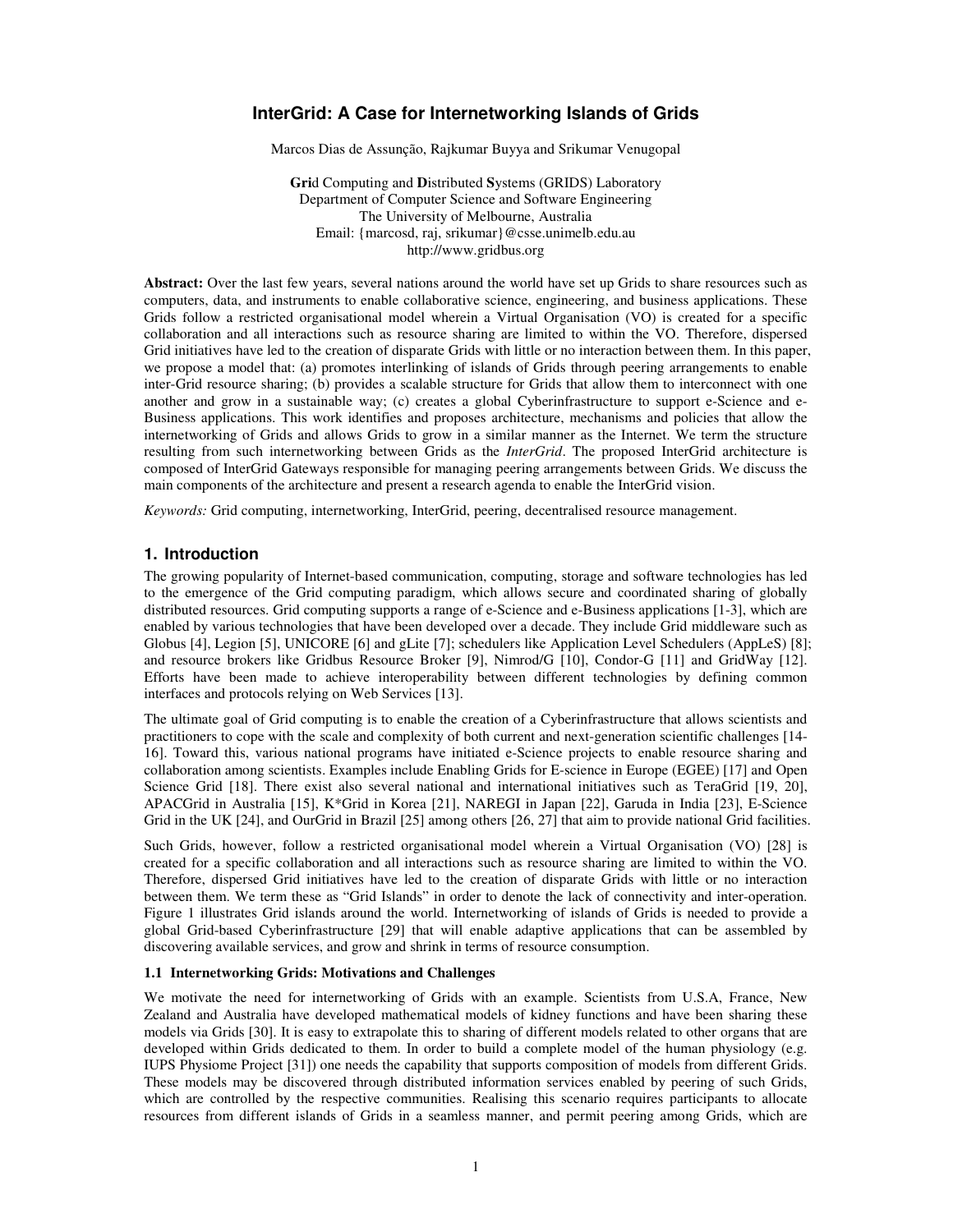under different administrative policies and political boundaries. Drawing an analogy from the mature field of computer internetworking, Grid islands are similar to having isolated Wide Area Networks (WANs) where users are restricted to content within a network rather than the Internet wherein users can access content from anywhere in the globe. Enabling the next generation of adaptive Grid applications requires an evolution of Grid infrastructures much in the same way the Internet evolved from isolated Local Area Networks (LANs) to WANs and ultimately to a global network. We term the structure derived from internetworking Grid islands as the *InterGrid*.



**Figure 1. Internetworking of Grid Islands to enable Virtual Environments and adaptive applications.** 

In the Internet, ISPs establish arrangements, through which they agree to allow traffic into one another's networks. Such agreements are frequently termed peering and transit [32] and are enforced through routing policies. We envisage the InterGrid to be created in a similar fashion, by means of *InterGrid Gateways* (as shown in Figure 1) that mediate resource access based on peering arrangements between different Grids. Applications deployed on the InterGrid create *virtual execution environments* that are overlay networks whose topologies and resource consumption can vary over time based on the demands of the applications. These concepts will be explained in greater detail later in the paper.

The structure of current Grids does not follow principles such as the peering between Internet Service Providers (ISPs) present in the Internet [32]. While there are currently several efforts to promote interoperability between Grid facilities (e.g. "Grid Interoperability Now" at the Open Grid Forum), they do not focus on peering arrangements between Grids. Interoperability and common protocols are important, but not enough to promote interlinking of Grid islands. For example, a set of common communication protocols underlies the Internet, but when ISPs peer with one another they consider their policies, economic issues, and the social and economic impact of peering. It is therefore important to identify the key issues of current Grid technologies that do not allow Grids to evolve to such a level. The questions that are to be answered are:

- What are the issues at the architectural level that prevent current architectures to scale to the InterGrid?
- What kind of architecture, peering arrangements and policies are required to realise the InterGrid?
- What are the coordination mechanisms that we need to put in place to enable the InterGrid?
- What are the incentives that would drive the end-users, laboratories, organisations, service providers, and Grid facilities to engage in such a network of Grids?
- What kind of agreements between Grids is needed for the InterGrid?

Therefore, there is a need for mechanisms and policies that support internetworking (also referred to here as interlinking or peering) of islands of Grids in a decentralised manner. Internetworking in this context refers to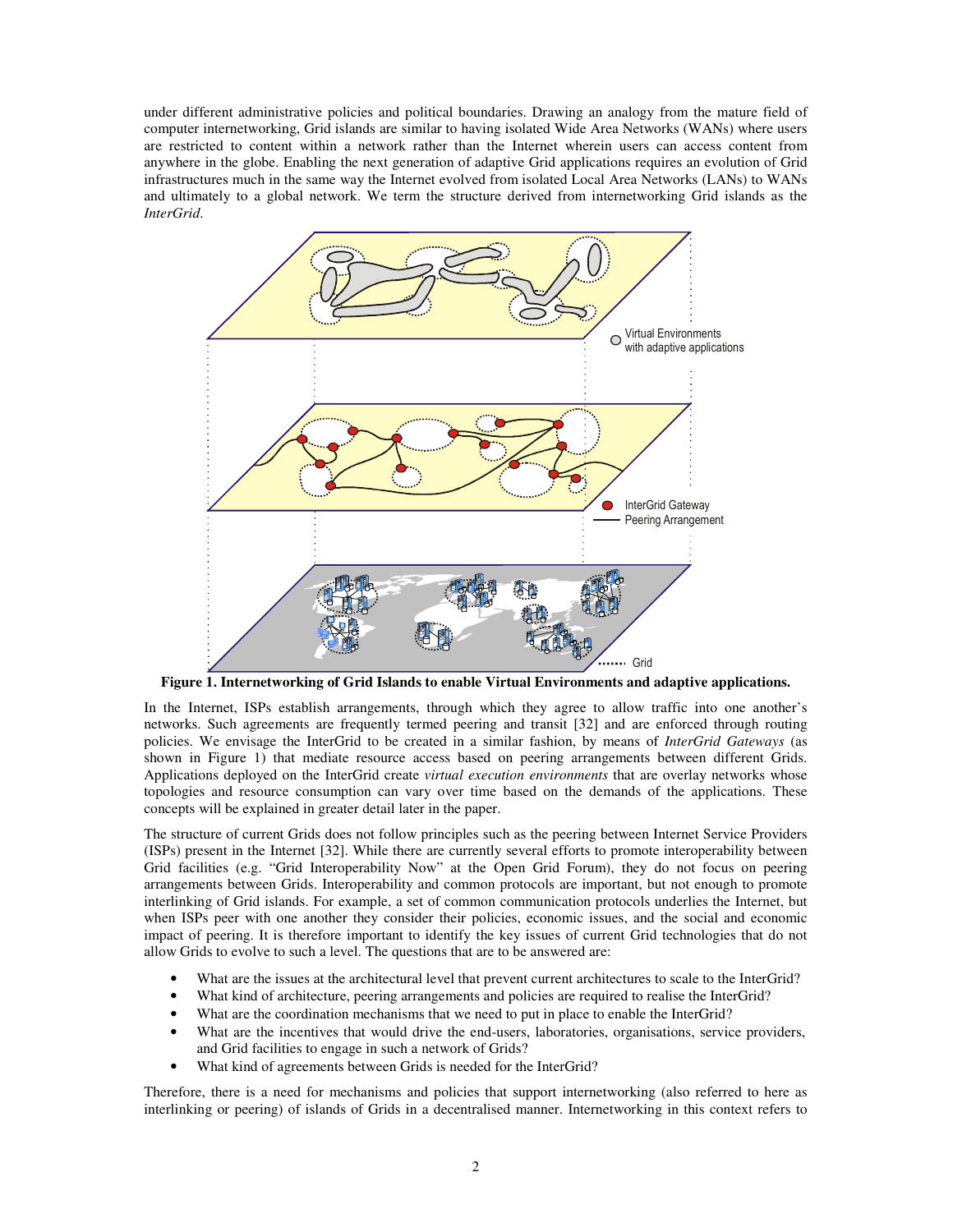peering arrangements and mechanisms for inter-Grid resource allocation, automated resource reservation, interconnection of information services and accounting, and cross Grid scheduling.

Realising the InterGrid requires Grids to adopt mechanisms that enable administrative separation by allowing network of networks, similar to many network-based systems such as the Internet, and numerous social and biological systems [33-36]. Such needs bring out various requirements for a comprehensive architecture, mechanisms and peering policies that allow: (a) Grid infrastructures to peer with one another and provide resources to one another when it is required; (b) provisioning and allocation of resources from one Grid infrastructure to the others; (c) policies and algorithms for inter-Grid resource brokering; (d) application models that cope with the dynamics of peering of Grids; (e) VOs and application environments to span multiple Grids.

# **1.2 Paper Contributions and Organisation**

This paper draws lessons from the growth of similar internetworked systems such as the Internet to envision the InterGrid as an evolvable system that can expand from organisational Grids to complex structures without major problems or scalability limitations. It, therefore, makes the following key contributions:

- Propose a model for the InterGrid as a system that allows the internetworking of islands of Grids to cope with a range of next generation challenging tasks in business and scientific areas.
- Investigate successful global infrastructures such as the World Wide Web (WWW) and the Internet, and identify key aspects that influence their growth.
- Identify the weaknesses and shortcomings of the current Grid models that prevent the growth of the InterGrid.
- Develop an architecture for the InterGrid which allows peering between Grids, with possible policies and incentive mechanisms that can be used to ensure its sustainability.
- Propose a research agenda by identifying several challenges that need to be addressed, such as policybased peering of Grids, pricing of Grid resources, coordination among Grids, enabling feasible market models, infrastructure for Grid economics, integration of accounting systems, automated resource reservation, inter-Grid resource allocation, among others. Possible solutions to some of these challenges are also necessary to ensure the adoption of Grid computing within the industry.

The rest of the paper is organised as follows. Section 2 contains a description and analysis of the structure and principles that form the basis of the Internet and the WWW. Section 3 presents a gap analysis of existing Grid systems. We then present the structure of the InterGrid and the proposed architecture in Section 4. Section 5 then discusses the proposed research agenda on this topic. In Section 6 we present relevant work that can provide the technology required for enabling the InterGrid. Section 7 concludes the paper and presents our final considerations on the subject.

# **2. Analogous Global Systems and their Properties**

As pointed out by Smarr [36], many infrastructures for current well-known services evolved from isolated initiatives that were later connected. In this section, we examine existing infrastructures and draw some lessons from them for designing the InterGrid.

#### **2.1 The Internet**

The Internet has grown from a small project from DARPA started in 1969, initially linking a few sites in USA, to the millions of hosts and networks that currently comprise its intricate topology. The interconnection between ISPs is shown in Figure 2. The figure shows that hosts are connected to local Internet Service Providers (ISPs) through access networks. In dial-up or broadband services, the local PSTN (Public Switched Telephone Network) loop is commonly used to provide users with access to the Internet. These local ISPs then connect to regional ISPs, which in turn, connect to national and international ISPs, also known as Tier-1 ISPs. Such national and international ISPs, also called National Service Providers (NSPs), represent the highest level of the Internet hierarchy and are connected to each other either directly or through Network Access Points (NAPs), also known as Internet Exchange (IX). Thus, the ISPs can provide services like access, backbone, content, application, and hosting. This structure has allowed the Internet topology to grow quickly and without the endorsement of a central authority [37].

Currently, the Internet presents an intricate structure comprised of a vast number of physical connections established by commercial contracts such as peering agreements [32]. Such agreements are legal contracts that specify the details of how ISPs exchange traffic. Norton [38] highlights the difference between peering and transit. Peering is the relationship whereby ISPs provide connectivity to one another's transit customers. Transit on the other hand, is the relationship through which an ISP provides access to all destinations in its routing table. The reasons for peering involve social, economical, and technological factors. ISPs can consider their policies,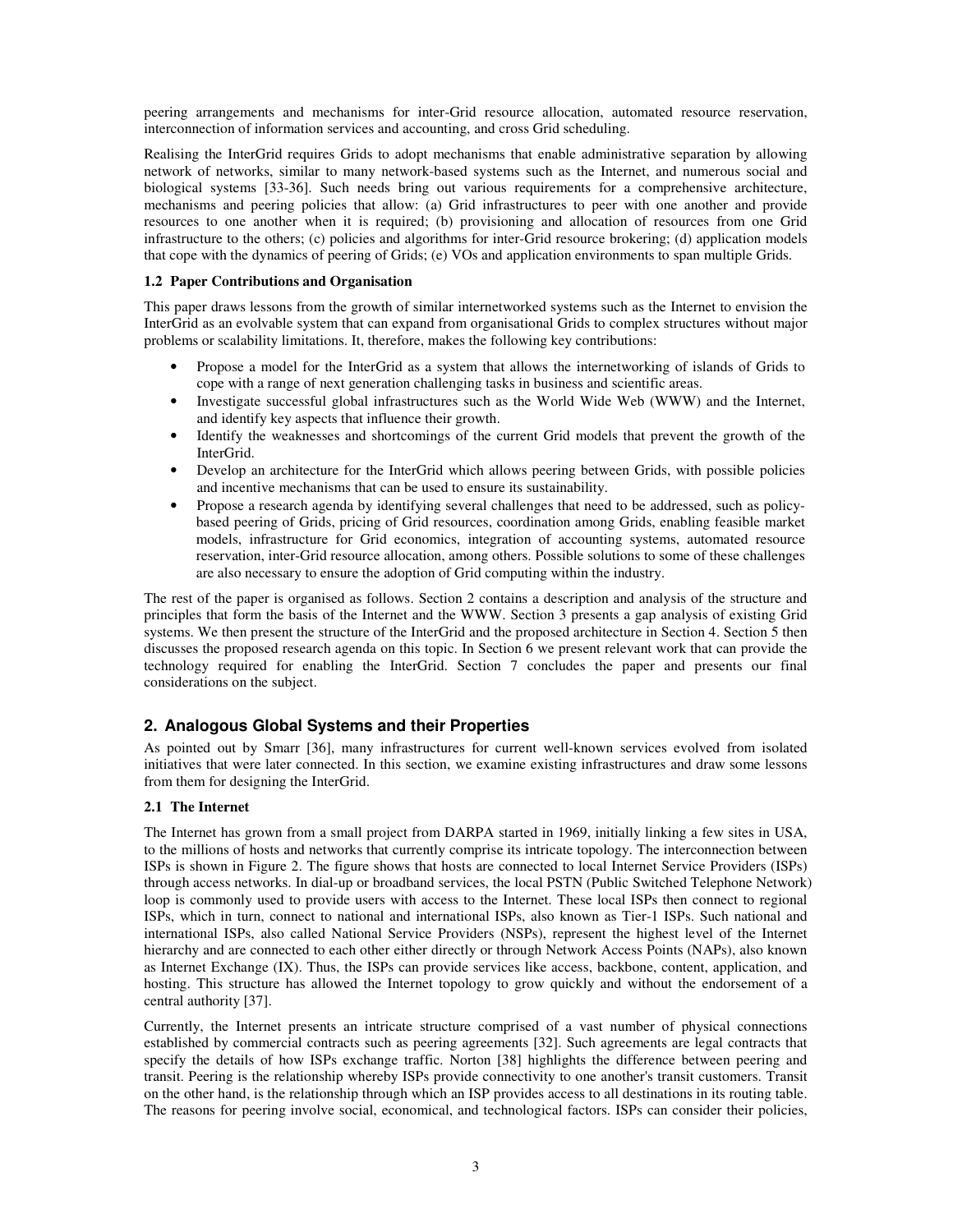economical advantages and conflicts before establishing agreements. Such agreements can be of various types, such as private, via IXs or in a relationship between customer and provider. They can specify the amount and proportion of traffic exchanged and the settlements since the traffic between peering ISPs can be asymmetric. Tier-1 providers, ISPs who have access to the global Internet, generally establish contracts not charging other Tier-1 providers, but they charge smaller ISPs for peering.

Another important concept is that of an Autonomous System (AS). In general, an AS comprises a network under a single administration and has its own policies to divert traffic or to avoid some peering ASs on the Internet. These policies are enabled by routing protocols such as Border Gateway Protocol (BGP), which allow ASs to advertise the routes that they prefer. An AS can have policies that take into account shortest or most costeffective paths [39, 40]. Such policy-based routing or peering is also applicable to the InterGrid, where Grids can favour a peering Grid more than others.



**Figure 2. Interconnection of ISPs [37].**

Some lessons can be learnt by analysing the structure of the Internet and how it has grown, such as:

- The Internet is a global network enabled by a common set of simple protocols that allow the interoperability among networks with different technologies, physical network interconnections, and varying peering arrangements.
- Even though the Internet has a complex topology, it has a structure that can grow quickly because there is no need of agreements and negotiations involving multiple organisations; a host in the Internet does not need to be directly connected to a large number of networks in order to have access to hosts in other networks.
- A self-healing structure, in which the failure of part of the network does not compromise the whole Internet.
- Although ISPs compete with one another, peering allows peered ISPs to provide global connectivity, reduce the amount of traffic across an expensive boundary and improve the efficiency for their customers [38, 41]. In addition, its business model benefits end-users and compensates service providers [42].
- Routing protocols that allow traffic to be diverted when it is not allowed or viable to cross a specific network; these protocols allow ASs to deploy a range of routing policies based on internal interests.
- Networks are linked through routers in the Internet, therefore forming a large network of networks.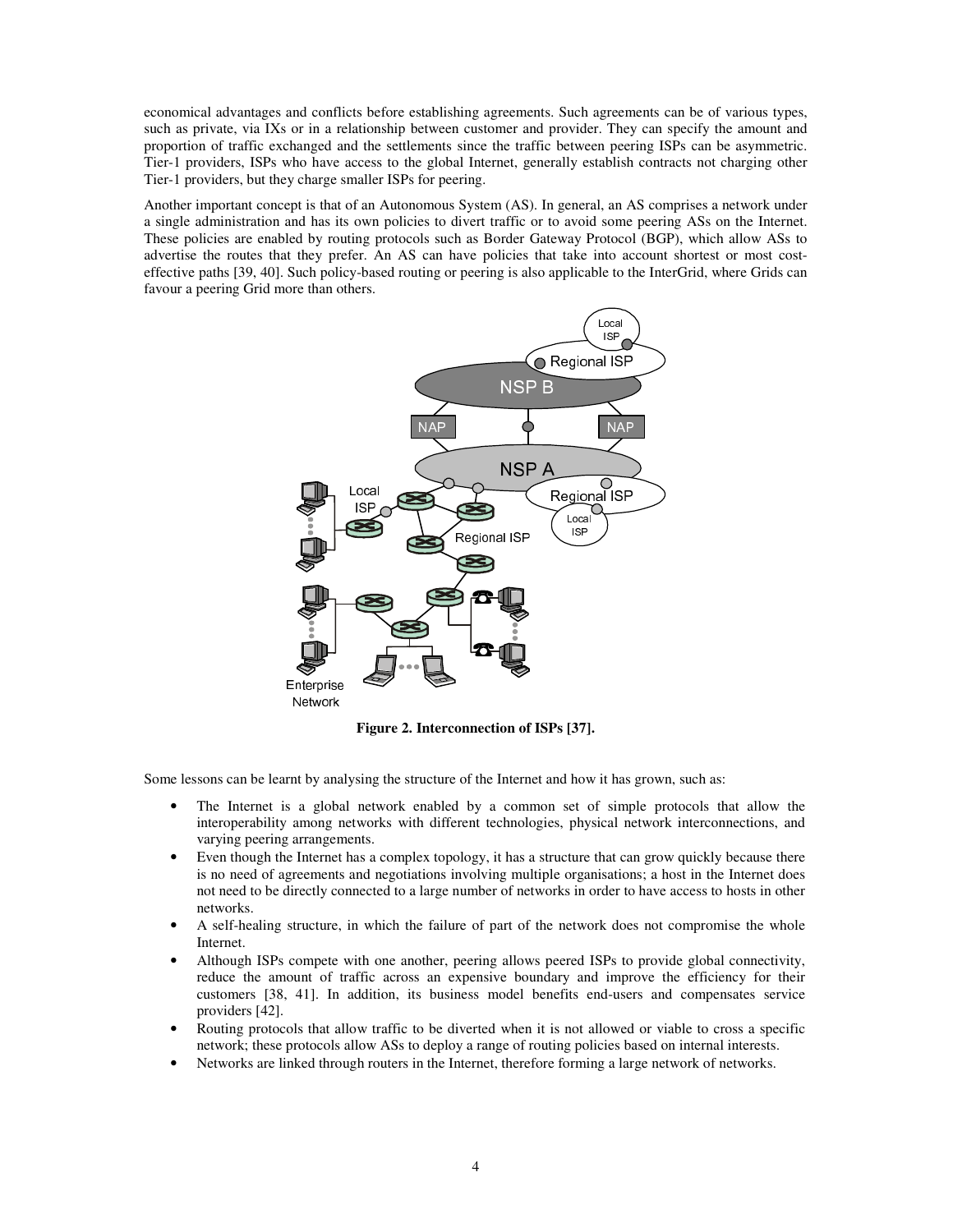## **2.2 The World Wide Web and Content Delivery Networks**

The World Wide Web (WWW) is one of the major network applications that contributed towards the rapid growth of the Internet [43]. Currently, the Web is a merge of network, protocols, and hypertext, which has led to the emergence of a plethora of scientific and commercial applications and several business models [44].

Although the WWW provides a global system on top of the Internet that allows the sharing of several kinds of media, there have been concerns about the performance and quality of the content delivered to Web users. Content Delivery Networks (CDNs) address some of these issues. A CDN is an infrastructure that replicates Web content from origin servers to replica servers (surrogates) placed in strategic locations. The main aim is to minimise internet traffic and response time by making clients retrieve files from nearby servers. Each CDN is set up and operated by providers such as Akamai [45] and Mirror Image [46]. In addition, several content providers have set up their own CDNs. A CDN can generally grow to a certain extent due to economical and technical reasons that prevent it from covering specific regions such as the high cost of over provisioning [47]. Content Internetworking (CDI) [48, 49] through the peering between CDNs has been proposed as a solution to this problem, allowing CDN providers to cover broader areas and minimise costs with infrastructures. However, CDI poses challenges like the definition of protocols and policies for internetworking of accounting systems, content distribution and request routing. The challenges imposed by CDI have some similarities with those of the internetworking of Grids. CDI, however, is a more mature concept. Therefore, we can draw lessons from such endeavours, such as the integration of the accounting systems, the decentralised allocation of resources, and the settlements among CDNs.

Some lessons to be drawn from the WWW and CDNs are as follows:

- Although the WWW relies on standard protocols, it has given rise to several business models that utilise the Internet infrastructure and the WWW in varying ways.
- The presence of network effect [50]. By providing an application for accessing hypertext and a variety of business models that rely on the Internet as network infrastructure, the WWW has provided incentives for users to join the network. This has resulted in the constant growth of the Internet and incentives for ISPs to remain interconnected.
- The limitations in speed and the latency of network links have led to the creation of CDNs. The replication and delivery of Web through CDNs is crucial in today's WWW. Many Web sites rely on CDNs to deliver increasing variety of content, such as hypertext files, images, videos, among others. The outsourcing and placement of services in strategic locations is also a reality in current WWW. It is important to note that CDNs have incentives for cooperating with one another, to alleviate flash crowd events, provide a better QoS to their customers and minimise the costs of expensive infrastructures [47].

# **3. Limitations of Current Grid Systems**

When considering a large-scale system such as the InterGrid, a number of challenges arise, such as resource management among different Grids, varying resource usage across Grids, different security policies, resource reservation and co-allocation by research communities in peered Grids, agreements on QoS requirements and SLAs, and formation and management of VOs in the InterGrid. This section discusses some challenges that need to be addressed in order to realise the InterGrid vision.

- **Peering Arrangements:** In the Internet, although there are standard protocols, ISPs have policies that define how the peering with other ISPs is performed. ISPs have agreements and implement the peering policies by defining what routes are preferable by considering the economic impact and incentives of peering with other ISPs. Work in Grid has focused on interoperability, but not on the peering between Grids and its economic implications.
- **Standards:** A broad and well-attended standardization process has been going-on in the Grid community under the auspices of the Open Grid Forum (OGF) and based on the Open Grid Services Architecture (OGSA). The adoption of these standards is important for applications to be able to execute seamlessly over different Grids.
- **Different policies and mechanisms for resource allocation:** Besides the interoperability between Grids at the middleware level, interlinking Grids requires advanced and automated mechanisms for inter-Grid resource allocation, reservation, accounting, and scheduling. However, this is complicated by the different policies and mechanisms for resource allocation, followed within Grids, that may be incompatible with one another due to different levels of importance given to various resource usage criteria. This may create potential problems in reconciling different allocation policies or to create mechanisms to map policies from a Grid to another. An agreement on the standard criteria for resource usage and standard levels of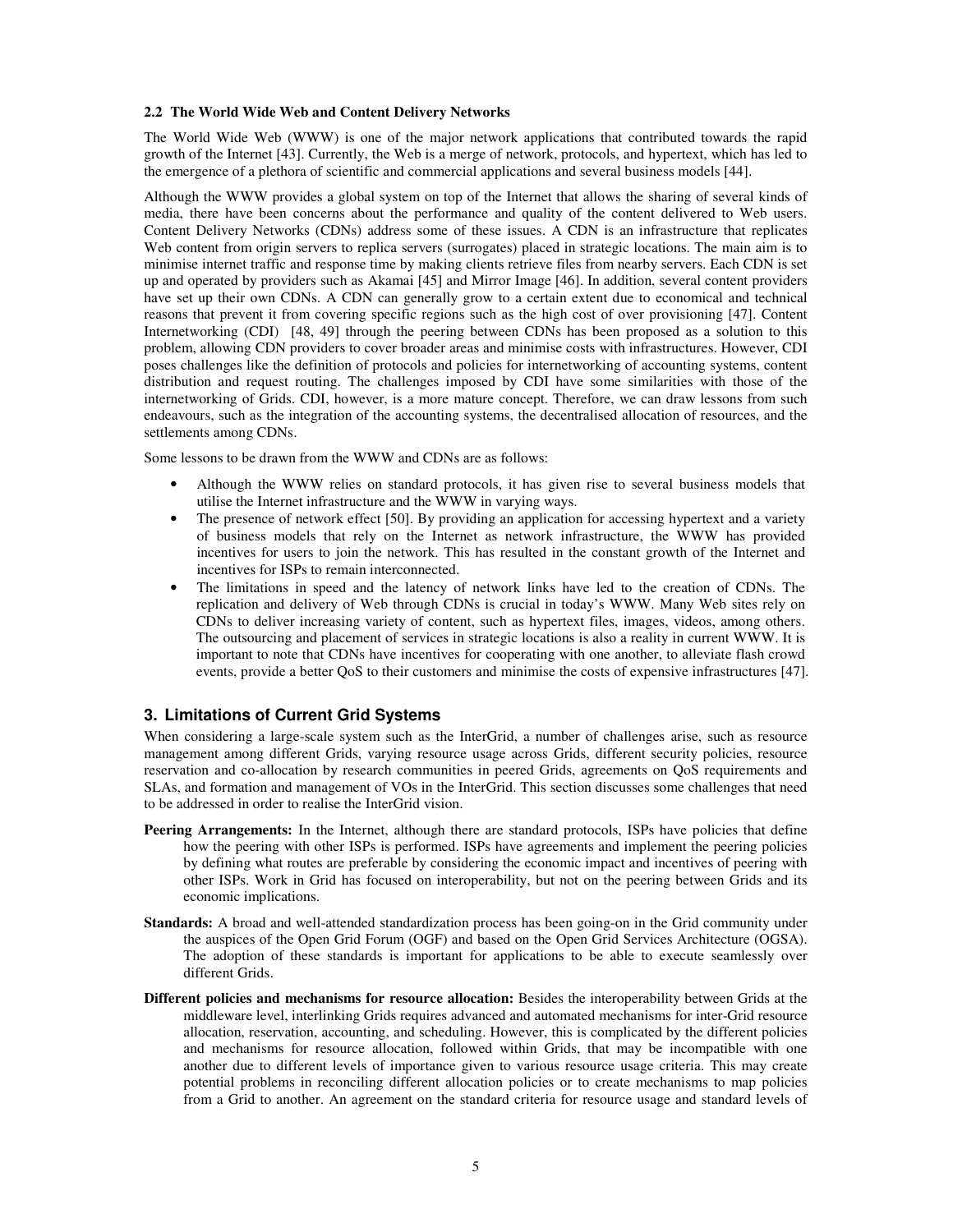Quality of Service (QoS) between federated infrastructures is therefore required for inter-Grid resource allocation.

In Differentiated Services (DiffServ), Differentiated Service (DS) domains [51] can define Per Domain Behaviours (PDBs) [52] that have associated Per Hop Forwarding Behaviours (PHBs) [53], traffic classifiers and conditioners that specify how a given traffic flow is treated within a DS domain. Particularly, a PDB aims to provide means to measure how a traffic flow is handled within the domain and is a building block for inter-domain QoS. A PDB specification intends to define under what conditions the output of a domain can be joined to another under the same traffic conditioning and expectations. PDBs can enable business agreements between ISPs regarding how one another's traffic flows are treated within their networks. The Grid community has been working towards enabling the recruitment of resources from multiple sites to process high-priority jobs. However, we envision that lessons can be drawn from other fields, such as DiffServ, to enable "Per Grid Behaviours" and QoS guarantees across Grids.

- **Incentives for collaboration and attracting service providers:** In the Internet, ISPs have incentives for cooperating and establishing peering agreements with one another. Consumers and enterprises have benefits in establishing their presence in the WWW. The InterGrid needs to provide incentives for equivalent participation of individual Grids and resource providers. A number of approaches have been proposed using economic models to address resource usage and incentives in a Grid [54-56]. Particularly, a welldesigned market-based resource allocation mechanism provides incentives for participation by ensuring that all the actors in the system maximise their utility and do not have incentives to deviate from the designed protocol.
- **Pricing of resources and estimation of requirements:** Markets can provide solutions for decentralised resource allocation in large networks such as the InterGrid. However, there are well known concerns underlying their adoption by the distributed systems community, such as the pricing of resources. Several price setting mechanisms currently adopted by resource providers derive the prices for resources from auctions or utilise linear pricing functions. However, in several Grids, there is no mechanism for estimating the price of resources and no means for users to express the value of their applications in terms of currency. Thus, an important concern is how resources should be priced and how usage is measured. What would be the basic units of usage for a compute or a storage resource? How do resource providers adjust the price of their resources in a competitive Grid? What are the different possible price mechanisms in a Grid market, considering the local pricing, competitive market and collaboration among Grids? How do the price mechanisms affect the system? How do Grid users and organisations estimate their needs for resources? All these questions need to be answered before economic models can be applied to Grid computing successfully.
- **Connectivity and interaction patterns:** The integration of Grids can enable a large number of interaction patterns, which would be difficult to design in terms of middleware, scheduling, and resource allocation. It is advocated that overlay networks will be important in a large-scale Grid to tackle this heterogeneity and guarantee several interaction patterns [57]. Overlay networks are virtual networks that cover physical infrastructures such as the Internet and add value to them with some features and semantics. They can enable various interaction models through Application Programming Interfaces (APIs) to abstract the middleware from the complexity of the underlying network.
- **Coordination mechanisms:** As demonstrated by Ranjan *et al.* [58], the most of current approaches to resource allocation are non-coordinated. Such approaches can lead to inefficient schedules and sub-optimal resource utilisation. Coordination mechanisms that allow brokers and resource management systems to exchange information need to be put in place. However, the main challenge is that the InterGrid has Grids with different connectivity patterns. Thus, questions to be answered here are: what metaphors should coordination mechanisms follow? How can current mechanisms be improved to satisfy the InterGrid's requirements?

## **3.1 Limitations in Virtual Organisations (VOs)**

Grid computing is also defined as the coordinated resource sharing and problem solving in dynamic and multiinstitutional VOs [28]. A VO can be composed of a group of individuals and/or institutions that come together to share resources with a common purpose. According to Anastasiou *et al.* [59], the life-cycle of a VO can be divided into (a) the identification of a business opportunity; (b) the formation of a VO; (c) its operation and management; and (d) its termination. However, some problems can arise when considering these steps:

**Formation of VOs:** Currently, organisations define the terms for formation of VOs through multilateral contracts and agreements through offline processes. It is not possible to create VOs in an on-demand and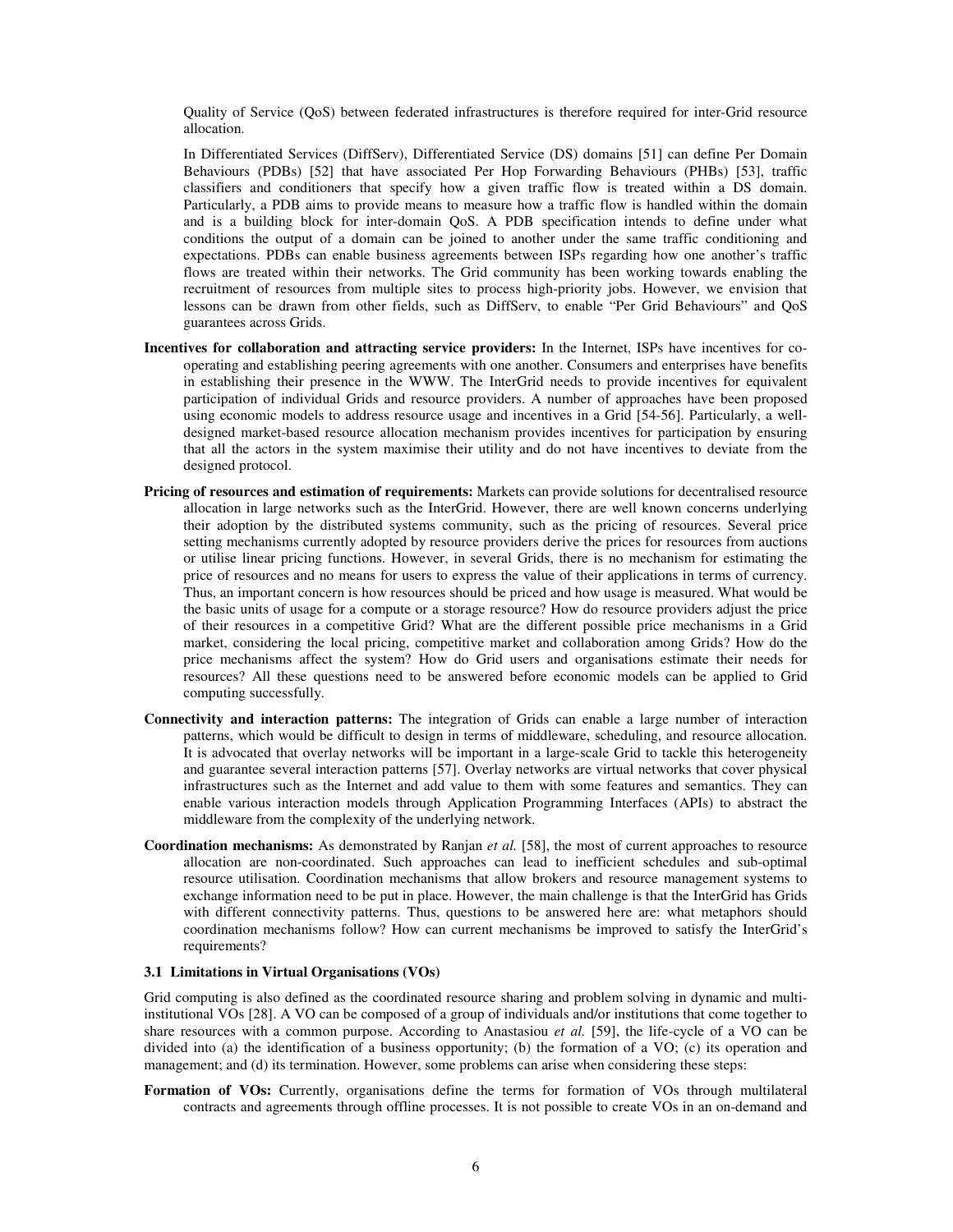dynamic manner due to security and policy related issues. There is also a lack of mechanisms for the negotiation and establishment of agreements to dynamically form VOs. Moreover, a framework to define the off-line agreements for composing the source network or physical infrastructure is required. In addition, some legal barriers for the formation of VOs exist; some nations impose restrictions and require detailed information on the nature of collaboration with scientists from other countries. There is, thus, a requirement for change in laws and legal processes for the establishment of VOs.

**Resource management in VOs and across VOs:** Providing a fair resource allocation in VOs is troublesome since resource providers can subscribe to multiple VOs and provide different amounts of resources to different VOs. Meta schedulers [60], some taking into account VOs, have been proposed. Dumitrescu *et al.* highlight that challenging usage policies can arise in VOs that comprise participants and resources from different physical organisations [61]. Participants want to delegate access to their resources to a VO, while maintaining such resources under the control of local usage policies. In this context, Dumitrescu *et al.* seek to address issues regarding the enforcement of usage policies at the resource and VO levels; mechanisms used by a VO to ensure policy enforcement; the distribution of policies to the enforcement points; and how to make job and data planners aware of the VO policies. Dumitrescu *et al.* have proposed a policy management model in which participants can specify the maximum percentage of resources delegated to a  $\rm\overline{VO}$  [61]. A VO in turn can specify the maximum percentage of resource usage it wishes to delegate to a given group of the VO. However, such policies are defined in an off-line basis and are complex to reconcile.

 We believe that resource allocation in static and dynamic VOs could use the metaphor of a corporation. Shareholders that hold the most shares have the right to take decisions regarding how resources are allocated in the VO. The decision taker is chosen in the formation of the VO or as the VO evolves. However, it is important to have an accounting and ethic committee to avoid abuse in the VO. In addition to these problems, VOs can be recursive. That is, a VO can be composed of multiple sub-VOs. Resource allocation among these VOs has to account for the problems previously described, in addition to the allocation problems across these VOs.

**Security in VOs:** At present, Grid Security Infrastructure (GSI) provides the basis for security in the Grid. At the VO level, VOMS [62] offers support to manage users, groups, roles, and capabilities in VOs. They allow a centralised control of VOs and extend Grid security concepts to a VO level by proving additional services which include: (a) VOMS server that maintains information about users, groups they belong to, roles and permissions; (b) a client that allows the user to create a VOMS proxy certificate; and (c) a VOMS administration service that allows the manager of the VO to setup roles and capabilities. There is also ongoing work on automated generation and negotiation of access control policies in VOs [63]. Issues regarding the mapping of existing privileges from a source domain to a target domain have also been investigated [64]. However, efforts are still necessary in this area in order to make the Grid a robust infrastructure for commercial applications that work within short lived, dynamic virtual execution environments.

In the next section, we present the InterGrid architecture that is designed to overcome the above limitations in Grids and promote the establishment of peering arrangements between them.

# **4. The InterGrid Architecture**

## **4.1 Network of Networks Structure**

Through the investigation of existing infrastructures, we note that the concept of network of networks presented by the Internet is missing in Grid computing. In addition, the Internet aims at simplicity and providing a common set of protocols; the Grid is becoming a very complex architecture. Self-healing and benefits from peering, such as reducing traffic, increasing revenues or using services, are reasons adopted by ISPs for peering with one another. From the Web, we can see that the lack of centralised control has allowed for its fast growth. In addition, the Web has enabled a range of business models and organisations have reasons for using it. CDNs can peer to cover a broader area and share costs for an expensive infrastructure thus avoiding over provisioning of resources and minimising cost [47].

Based on communities and groups in our society and how they have formed, we see that such structures evolve from locally organised structures to those that are more complex [36]. For example, a group of individuals has a common interest on a given activity. Leaders of this group can look for another similar group and may find it useful to interact with another. After the agreement to co-operate has been settled, interactions can take place, new links can be made, and existing ones can be broken. Some tools have helped people to form communities of interests.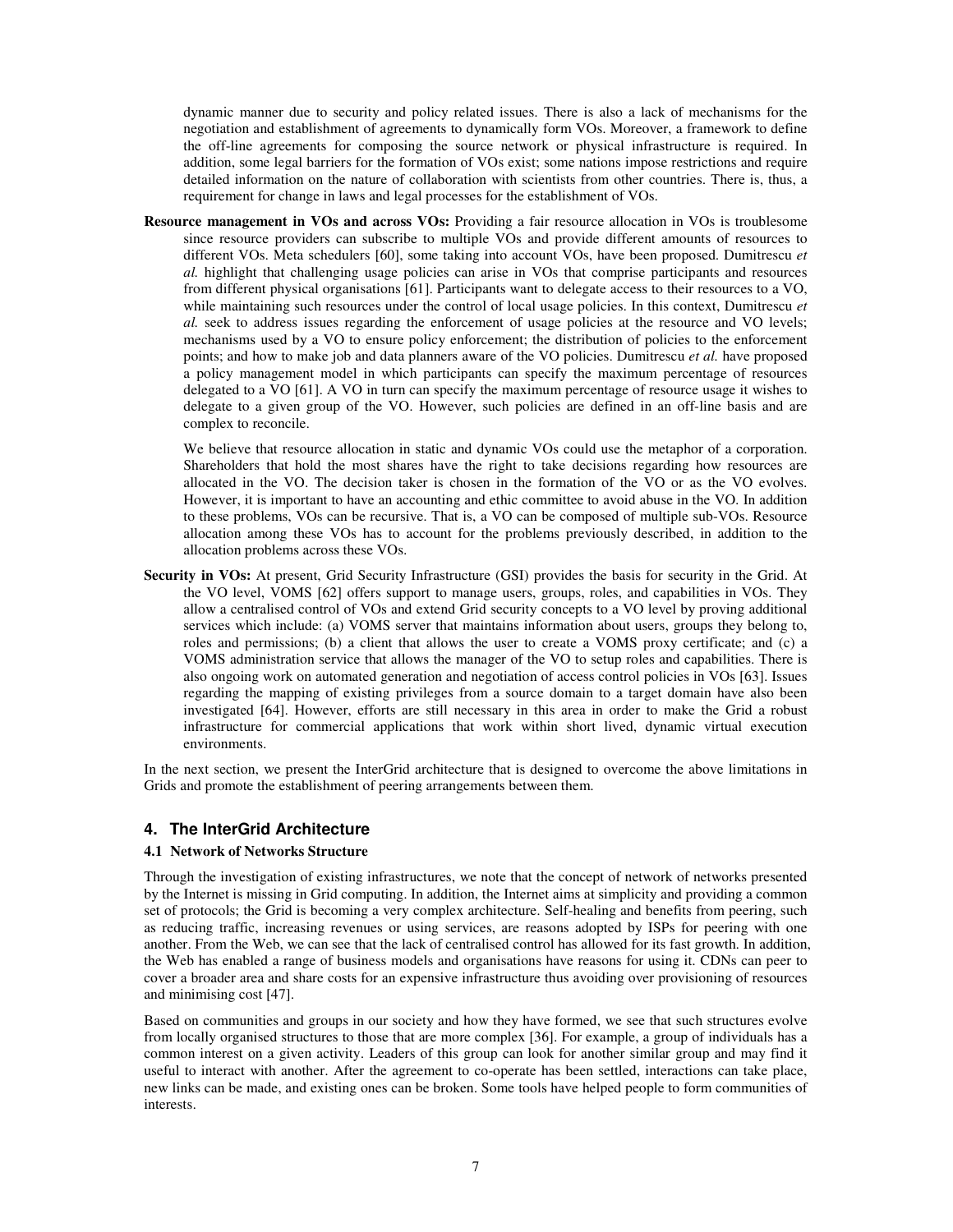From the different structures analysed, we can note the following characteristics and needs:

- Small structures are linked to more complex ones through some access point. Examples include the Internet where routers link networks; and groups in the human society where leaders start agreements or collaborations with other groups.
- In joining and forming communities, there are places where people publish not just their capabilities, but also their interests and needs.
- Mechanisms allow one to locate and connect with people or organisations that can fulfil their needs.

#### **4.2 Architectural Requirements**

In order to provide mechanisms that allow Grids to coordinate through peering arrangements, the InterGrid needs to meet the following requirements:

- **Incentive-oriented peering arrangements**: Although the InterGrid is comprised of Grids with competing organisations with different and maybe conflicting interests, it will need to provide mechanisms that provide incentives for Grids to peer with one another. Like the peering between ISPs in the Internet, Grids require incentives to peer in the InterGrid and need policies for peering and trading resources of one another.
- **Standards based**: The adherence to standards, such as instantiations of Open Grid Service Architecture (OGSA) like WSRF are important to assure interoperability. The standardisation allows automated decisions and policies to be implemented regardless the middleware or tools utilised by different Grids [13].
- **Respect to administrative management and separation:** Grids can be created for various purposes, be under different administration and have different resource usage policies. It is important to respect both the internal policies and provide a structure that allows Grids to interlink with one another whilst respecting the concept of organisation.
- **Deployment of applications that require resources from multiple Grids:** Users can deploy applications and scientific workflows that require resources beyond the capacity of their Grids, thus requiring inter-Grid resource allocation. These applications may need resources from multiple Grids for other technical reasons. For instance, the deployment of a CDN over the InterGrid may require surrogate servers to be deployed in multiple Grids.
- **Inter-Grid policies and decentralised resource management:** A Grid requires a means to specify its policies, defining which resources are available to other Grids under which circumstances, and make them available to other Grids. However, a Grid will retain ultimate control over its resources and to whom it wants to provide access. We need to implement peering agreements between Grids without the need for global control over resources. Decentralised approaches for resource allocation such as self-organising economic models [65, 66] are required by the InterGrid.
- **Resource allocation, reservation and brokering across Grids:** Each Grid has gateways that translate and reply to resource allocation requests originated in local and peering Grids. A gateway, aware of the peering arrangements with other Grids, forwards the request to other Grids that are able to provide the required resources. We need policies and mechanisms for selecting Grids to peer with and for admission control when accepting requests originated in other Grids. In addition, the InterGrid requires coordination mechanisms between gateways and means for reconciling policies or mapping policies from one Grid to another.

#### **4.3 The Proposed Architecture**

Based on our study of Internet and similar network-based systems, we propose the architecture shown in Figure 3 for the InterGrid. The architecture is a hierarchy that has the InterGrid Gateways (IGGs) on top co-ordinating between the different Grids followed by the IntraGrid Resource Managers (IRM) taking care of resource allocation using the resource shares assigned by resource providers.

The InterGrid proposed in this work can enable peering of Grids and exchange of resources. An application can very well demand resources from different Grids and perform resource management of its own. However, the development of applications that deal with peering agreements between Grids can be complex. We propose that applications can have performance and environment isolation provided by Dynamic Virtual Environments (DVEs) that can be deployed on top of the InterGrid infrastructure [10, 11]. DVEs provide consumers with a transparent network that behaves like a dedicated computing and data infrastructure, requiring little or no changes in existing Grid middleware and services. DVEs can span multiple Grids, and grow or shrink in terms of resource consumption [6] according to the demands of the applications running on them.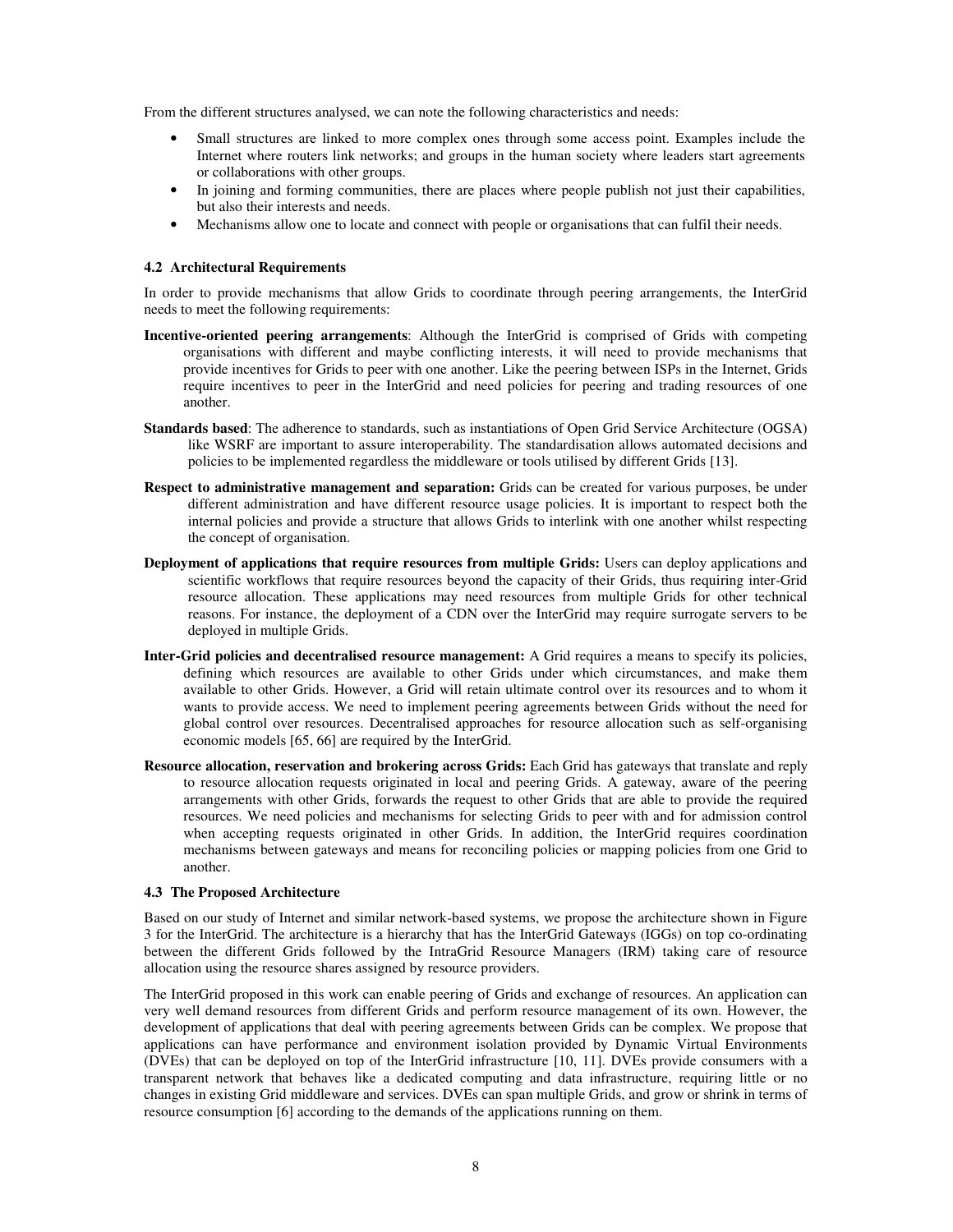The proposed architecture, therefore, integrates the resource allocation represented by the InterGrid with the application deployment performed through DVEs. We describe the components of this architecture in detail as below:

- **Resource Providers (RPs):** These contribute a share of computational resource, storage resource, networks, application services or other types of resources to a Grid. The allocated share could be based on provisioning policies that are determined by the providers' perception of utility. For example, the owner of a cluster could allocate a share of the nodes in return for regular payments.
- IntraGrid Resource Manager (IRM): The IRM manages the different shares of resources that have been allocated by the RPs to the Grid. The IRM is the first point of contact for acquiring resources for DVEs. Based on its policies, the IRM also assigns provisioning rights over a collection of Grid resources to an IGG. The IRM is kept functionally separate from IGG in the architecture because internally an individual Grid can have an internal resource management system already in place. In this case, the different kinds of resource allocation policies (determined inside a Grid and managed by the IRM) and peering arrangements (determined outside a Grid and managed by the IGG) can be reconciled.



**Figure 3. Architecture for internetworking of Grids.** 

**InterGrid Gateway (IGG):** An IGG is aware of agreements with other IGGs; acts as a Grid selector by selecting a suitable Grid able to provide the required resources; and replies to requests from other IGGs, considering its policies. IGGs with pluggable policies enable resource allocation across multiple Grids. An IGG is chosen and maintained by a Grid based on internal criteria. The IGG also interacts with other entities including Grid Information Services (GISs), resource discovery networks, accounting systems and resource managers within peered Grids. A GIS provides details about the available resources; and accounting systems provide information on shares consumed by peering Grids.

The key functionality of the IGG is described as below:

- Resource Selection: The resource selection module carries out selection of resources from peering Grid infrastructures, according to agreements between Grids, or based on resource selection policies defined by the peered Grids. The IGG selects, negotiates with, acquires and ranks resources from peering Grids.
- Resource Allocation: This component exposes the resources from a Grid to other peering Grids based on the provisioning policies. In addition, based on the provisioning policies, accounting information and monitoring services, this component makes decisions on the requests from peering Grids that should be accepted or refused.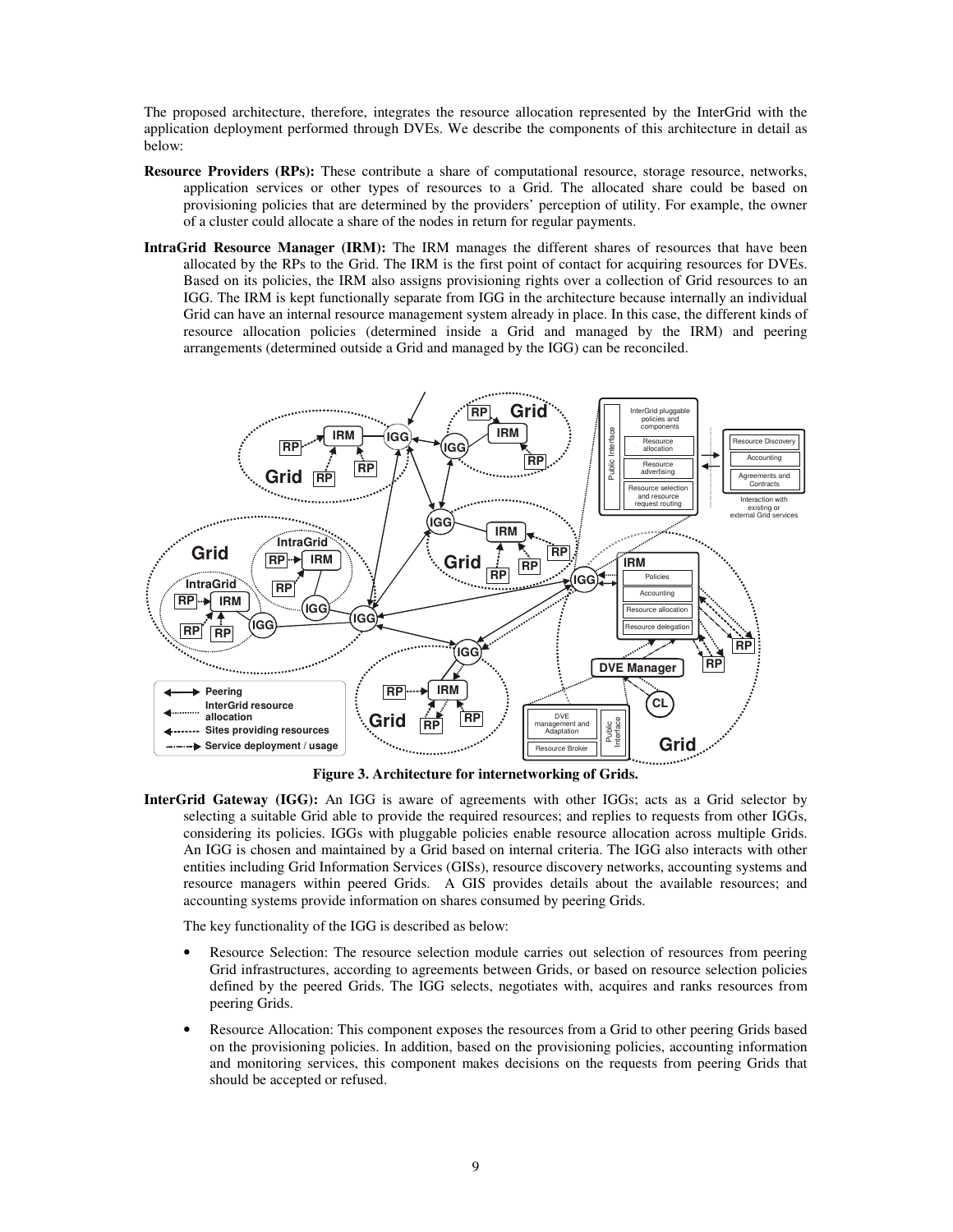- Pluggable Peering Policies: These policies underlie resource selection and allocation among Grid infrastructures. Economy inspired policies can be created and plugged into the IGGs.
- **Distributed Virtual Environment Manager (DVE Manager):** We suggest that a client application (indicated as CL in Figure 3) can acquire resources from the InterGrid by requesting the DVE Manager for the instantiation of a DVE. The DVE Manager, on behalf of the client, interacts with the components responsible for peering of Grids to acquire resources. The DVE Manager also monitors the resources that join or leave the DVE, deploys the services required by the client, and drives the adaptation of the resource allocations based on the demands of the client. DVEs can accommodate existing Grid and virtualisation technologies by enabling dynamic overlay networks on top of the InterGrid, whose topologies and allocations may change over time. Existing Grid technology can be deployed on the resources acquired for a DVE and can provide the information required by the DVE Manager to adapt the topology of a DVE or to change its allocations.
- **Client Application (CL):** The client corresponds to an application that uses resources from the interlinked Grids. A VO can also be treated as a client that requires a DVE. In this case, a VO manager specifies the resources necessary to form the VO or increase the allocations of an existing VO, and the required services and Grid middleware that have to be deployed on the DVE. Once the DVE is created, members of the VO can utilise the resources.

In addition, the following components are required even though they are not included in the architecture:

**InterGrid Directories and Marketplaces:** An InterGrid Directory is a repository with information regarding Grids, Grid projects, their goals and capabilities, proposals for collaboration and requirements by Grid projects. The current facilitators for VOs such as OSG and EGEE could maintain InterGrid Directories with information that can be shared, such as existing VOs and their Grid projects.

### **4.4 Resource Allocation Model**

We illustrate in this section how a client can obtain resources of the InterGrid for an application. The application can implement its own resource management mechanism or utilise existing Grid resource brokers. However, we envision that the application can request a DVE Manager to acquire resources from the InterGrid, create a DVE, deploy the required services, and manage resources comprising the DVE. The abstraction of containers is used for resource allocation across Grids. We use the term "slot" to denote a Virtual Machine (VM) or a physical resource that can be acquired by the DVE Manager, on which the services and applications can be deployed. The workflow for resource allocation in the proposed architecture is shown in Figure 4 and can be described as follows:

- 1. A RP advertises its slots in the registry provided by the IRM. The advertisement is made through a "slot assertion", which is a delegation of the provisioning rights over a set of slots or resource shares.
- 2. An IRM can delegate the provisioning rights over the resources within a Grid to the IGG by providing a part of or all the resource assertions given by RPs.
- 3. A client, who can be an application or a VO manager, shows interest in obtaining a number of slots to deploy an application. The client contacts the DVE manager, to which it provides a description of the required slots and the services that have to be deployed on the allocated slots.
- 4. The DVE Manager will (i) acquire the resources, (ii) deploy the services and (iii) manage the DVE that will be composed by the set of allocated slots. The DVE manager tries to acquire the slots needed by issuing "slot requests" to the IRM.
- 5. The IRM can provide all or part of the required slots based on the provisioning policies. If the individual Grid is not able to provide the required slots to the DVE Manager, for performance or technical reasons, then, the IRM forwards part of the slot requests to the IGG.
- 6. The IGG, based on the peering agreements and the peering policies, selects the best peering Grid from which the slots are allocated.
- 7. Once the slots are acquired, the DVE is given a permission to use them.
- 8. At the desired time, the DVE Manager will invoke the initialisation of the resources at the RPs, passing the permission obtained beforehand. The DVE manager receives a permission that contains the description of the share, the slots obtained, and the duration time of the permission. The DVE manager, on behalf of the client, is responsible for contacting the obtained slots and deploying the services.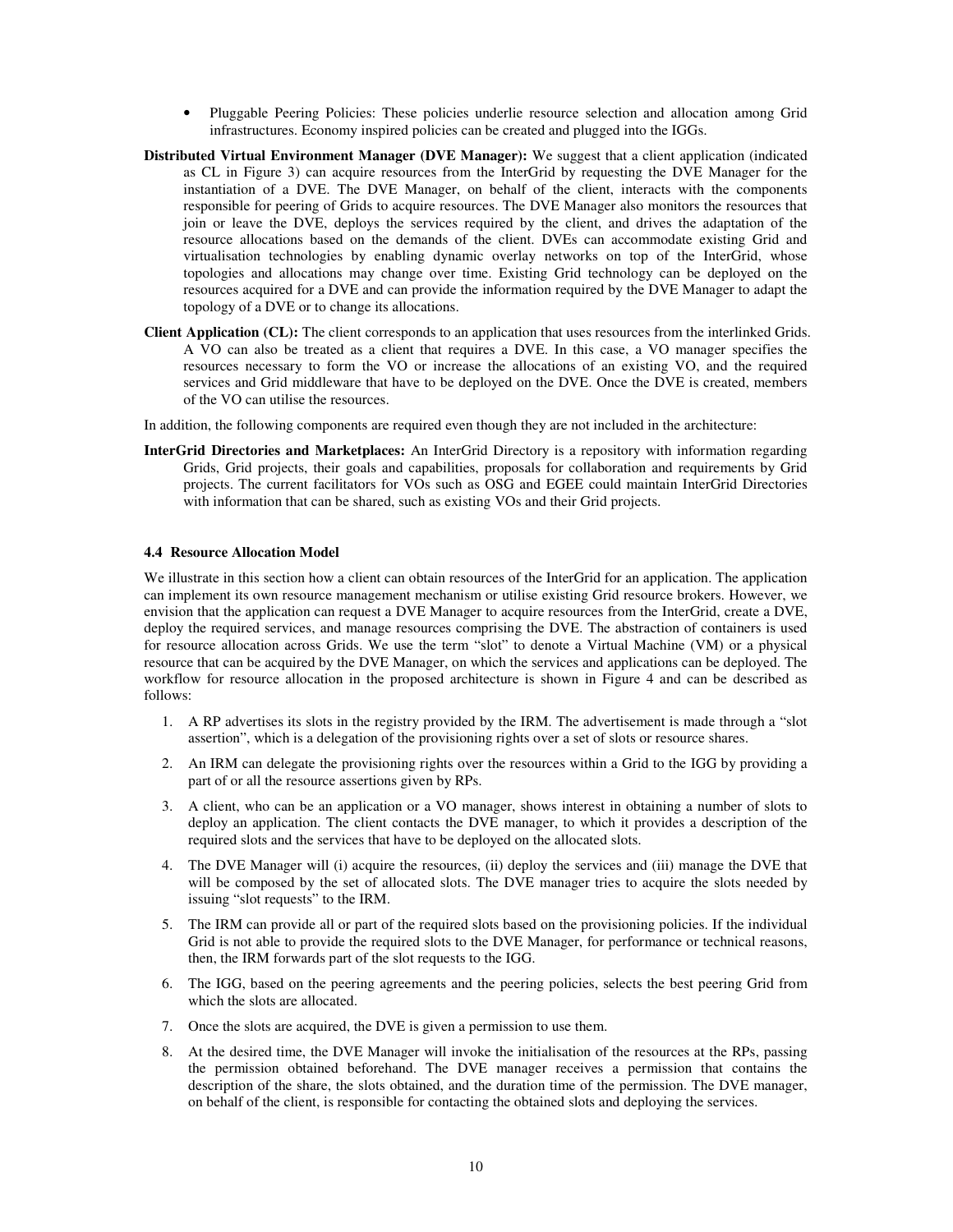

**Figure 4. Resource allocation model for the proposed architecture.** 

Once the resources have been allocated and the services have been deployed, the users of the client application can make use of the services and applications running on the DVE.

# **4.5 The InterGrid Gateway Control Flow**

The IGG is the enabler for the InterGrid, being a key component for managing the agreements between Grids and enabling coordinated resource allocation across Grids. Therefore, we present the control flow within the IGG in greater detail in this section.

The internal architecture of IGG is shown in Figure 5. The control flow of this component is described as follows. IRMs offer resources to a Grid by registering Slot Assertions (SAs) with the IGG describing the characteristics of the resources made available to the InterGrid (1). The advertised SAs are stored by the IGG in a Grid Resource Inventory (2). The IGG is aware of peering arrangements with other Grids. It receives slot requests and replies to them by providing a list of the allocated slots. It can use the peering arrangements to acquire slots from other Grids. A slot request can be made by a DVE to an IRM, which can be forwarded by the IRM to the IGG when the former is not able to provide the required slots (3). The slot request is then passed to the Allocator module.

The Allocator takes into account the availability of slots in the inventory, the provisioning and admission control policies, and the current allocations (At) when taking decision on what slots have to be allocated to the DVE (4). If the current Grid does not have enough slots to provide, part or the whole slot request can be passed to the Resource Selector component, which searches for a peering Grid that can provide the slots (5). The description of the peering arrangements with other Grids, policies applied and contracts are stored in a repository or maintained by a contract management system represented here by (Pt). Resource Selector utilises this information as well as resource information obtained from resource discovery networks established between the Grids to determine what peering Grid can provide the required slots (6). The resource discovery network – or Resource Discovery - returns a list of candidates containing the peering Grids that can provide the slots (7). Once a potential peering Grid is found, Resource Selector reports it to the Allocator (8). The Allocator can then pass the slot request to the selected IGG (9). The selected IGG can return a list containing a description and references to the slots it is willing to provide or a reject message if the Grid does not have the required slots (10). The Allocator will inform the IRM about the overall list of slots allocated (11).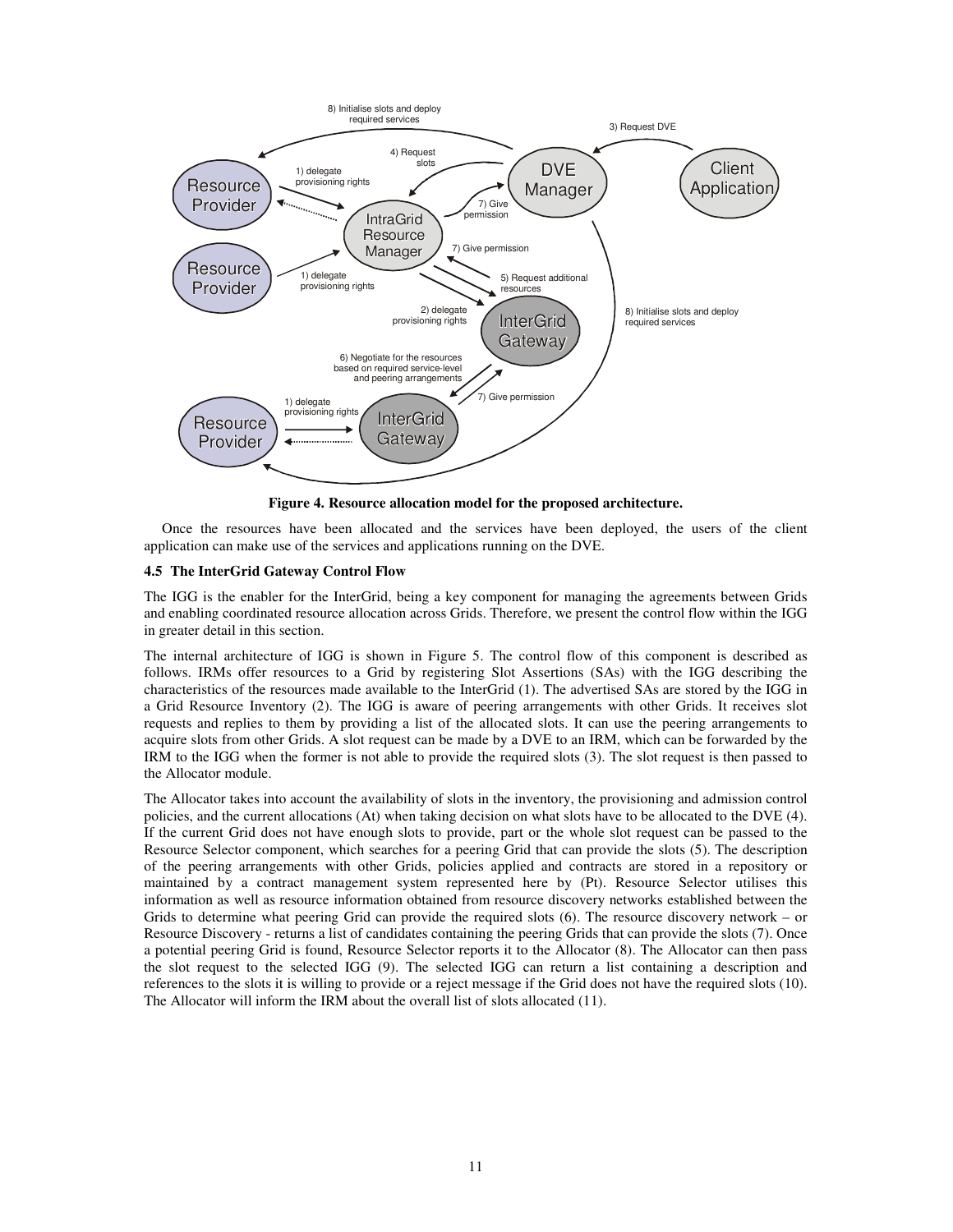

1) IRMs delegate slot assertions (SAs) to IGG.

2) SAs are kept in the Grid Resource Inventory.

3) When a DVE within the Grid requires more slots than the IRM can provide,

the slot request is passed to the IGG.

4) The policies and current allocations guide the Allocator in deciding what

slots can be allocated.

5) If there are not enough slots within the Grid, Alllocator contacts Resource

Selector to choose a Grid able to provide the required slots.

6) Resource Selector uses Resource Discovery to find a Grid that can provide the required slots. The peering policies, contracts and prices (Pt) are used to guide the decision on which peering Grid to choose.

7) The previous process returns a list of candidates to Resource Selector.

8) The candidates are passed to the Allocator.

9) Allocator sends the slot request to the selected peering Grid.

10) The IGG of the peering Grid sends a list containing references to the slots provided.

11) The list of slots is passed to the IRM.

#### **Figure 5. The IGG architecture.**

#### **4.6 Mapping of the Architecture to Existing Grid and Virtualisation Technologies**

The proposed architecture and mechanisms aim at leveraging existing Grid technologies. In this section, we discuss on how the proposed architecture maps to existing Grid and virtualisation technologies. The advent of server virtualisation technologies enables increasing flexibility in resource management as it enables performance isolation, migration, suspension and resumption of virtual machines. Container based systems allow the automated deployment of service applications. We propose that the resource control between Grids can be performed using the abstraction of containers as demonstrated by Ramakrishnan *et al.* [67]. Grids in such a scenario exchange resources on which services can be deployed based on their peering policies.

By using VM technology, the allocation of resources to a DVE resembles the creation of a slice in PlanetLab [68]. However, each IGG has some provisioning rights over the resources of its Grid. The architecture proposed shares some principles with the Global Environment for Network Innovations (GENI) [69] such as the use of entities with limited rights over resources of a country or region.

The creation of a DVE consists of the allocation of resources that can be VMs [70] and the initialisation of these VMs. Existing technology that allows the deployment and scheduling of VMs can be used for the instantiation of these VMs; examples include Virtual Workspaces [71], Shirako [72], VIOLIN [73], In-VIGO [74] and Virtuoso [75]. Overlay network technologies can also be used to provide isolation and the feeling of a dedicated network infrastructure. The adaptation of DVEs proposed in this work can make use of principles such as migration of VMs, adaptation of network topologies [76], and autonomic deployment and migration of services.

Examples of technologies that can be used to provide the features required for a DVE Manager include the Service Manager component of Shirako and Grid resource brokers such as Gridbus Resource Broker (GRB) [9]. GRB can be adapted for instantiating VMs or allocating resources on demand. An IRM can be a VM based resource management system such as Shirako [72], VIOLIN [73] and Virtuoso [75].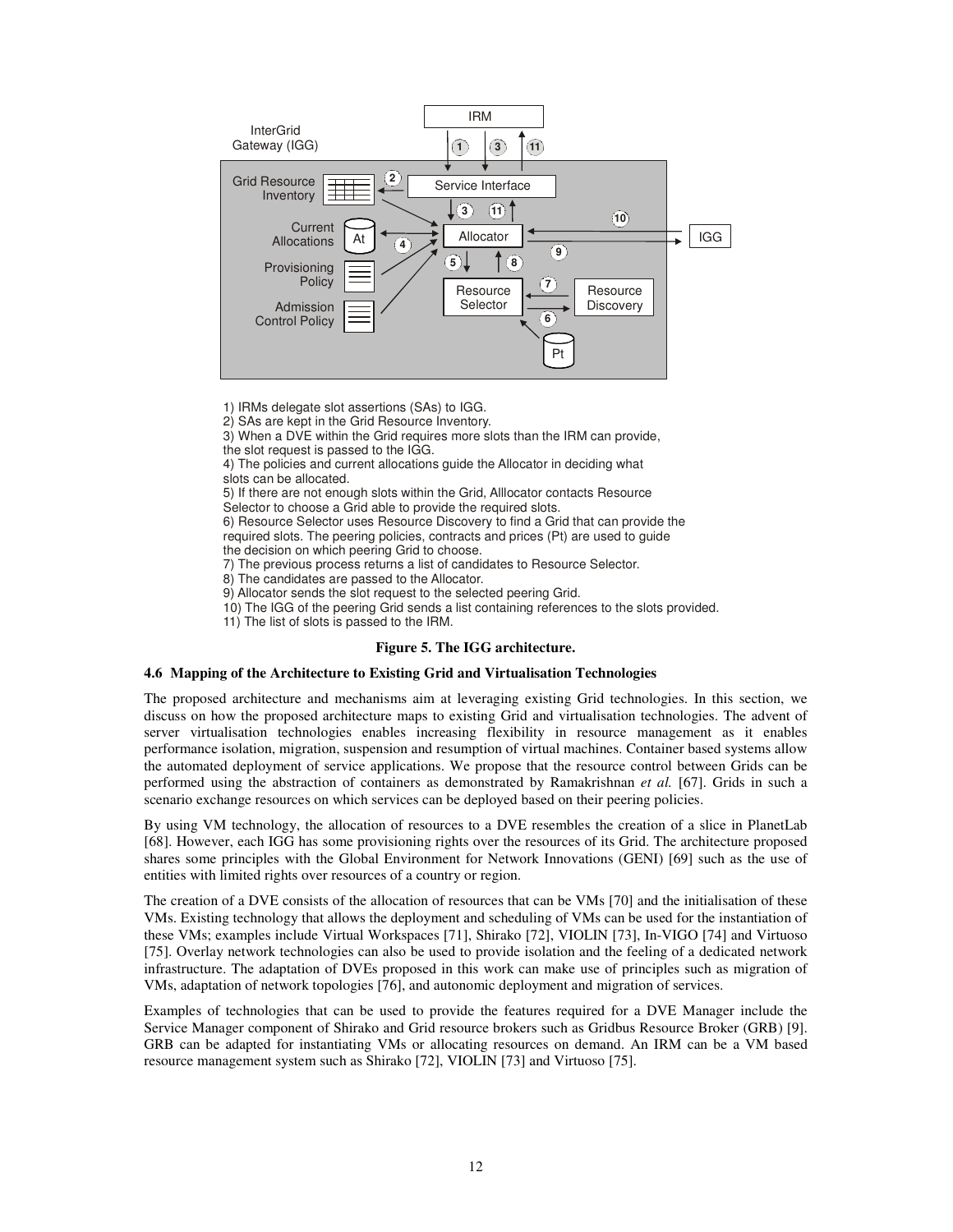# **5. Research Challenges for the InterGrid**

As the internetworking of Grid islands requires that fundamental issues be investigated and solved by the research community, we propose a research agenda to guide these efforts. The following agenda is defined based on the issues that have been identified and the lessons learnt from our analysis of analogous global systems and their principles. This agenda aims at grouping and defining some of the research topics that, in our opinion, deserve special attention in order to enable the vision of an InterGrid.

Grid computing has been moving towards supporting commercial applications in a manner similar to the Internet. In the Internet, ISPs are in the business to make profit - they see one another as competitors or sources of revenue – whereas users are interested in using services at low price. It has been shown that new design principles to the Internet have to accommodate such economic aspects [77]. Similarly, resource providers and consumers in different Grid islands will have different interests, which may be adverse to one another. These parties will act to favour their own interests and will share resources expecting financial compensation. Economy based models are relevant to the InterGrid because resource allocation can be achieved through the economic behaviour of the involved parties, markets can provide incentives for providers to offer their resources to the InterGrid, and can provide the settlements necessary between Grids. Therefore, in this research agenda, we focus on economic based policies and mechanisms for interlinking Grids.

#### **5.1 Formation, Adaptation, Coordination Mechanisms and Self-Organisation for the InterGrid**

In this work, we advocate the need of IGGs as entities that are aware of agreements or peering arrangements among islands of Grids. These IGGs also select the best partners when there is a need to collaborate for the creation of a VO. In the InterGrid, islands of Grids with independent resource providers should cooperate to enable the co-allocation of resources and the formation of dynamic VOs. Thus, there is a need to specify how the whole system behaves and how IGGs can share information about current allocations and coordinate future allocations. This should preferably be performed in a self-organising manner. Current coordination approaches neither define how the peering arrangements take place nor specify how the InterGrid will self-adapt. Thus, new methods and mechanisms are necessary to enable the peering of Grid islands, and the automated and responsive creation, operation, maintenance, and dissolution of VOs or DVEs in the InterGrid. We consider that a VO can span multiple Grids. Hence, once the peering arrangements are defined, it is important to predict how VOs will form, manage themselves, and ultimately dissolve in this environment. In addition, mechanisms to enable the formation and evolution of self-adaptable topologies for DVEs based on the requirements of the applications running on them are necessary. For example, data-intensive applications may require peers to be located closer or links to be built dynamically among the peers involved [78, 79].

There is a need to solve complex tasks such as the cooperation between IGGs to enable the creation of a DVE with specific QoS requirements regarding issues such as resource availability and network topology. Moreover, it is important to adapt the allocation of resources to a DVE during its life-cycle according to the demand of the applications running on it. A DVE can grow or shrink in terms of resource consumption and possibly change its topology. Thus, self-adapting and self-organising resource allocation is necessary.

Considering these problems, some questions to be answered are:

- What are the mechanisms necessary to enable the formation and self-organisation of overlay networks for the InterGrid?
- Using social mechanisms such as that proposed by Singh and Haahr [79], what are the models and techniques that could be used to promote the fast convergence and evolution of the topologies of these overlays on the InterGrid?
- What are the mechanisms necessary to enable the formation and operation of dynamic VOs in the InterGrid?
- What would be the growth patterns of the InterGrid based on chosen models and mechanisms?

Current resource allocation and scheduling mechanisms utilised by Grids are non-coordinated (i.e. different domains have their own resource brokers, schedulers, objectives, and QoS requirements and in many cases these entities do not exchange information about their allocation decisions). Such divergent approaches can lead to scenarios with bad schedules and inefficient resource allocation in the InterGrid. We envision that IGGs should coordinate allocation decisions through peering arrangements to enable the execution of applications spanning multiple Grids. We also support the need for self-organising coordination mechanisms [66, 80] for the InterGrid. In this case, the global allocation emerges from IGGs designed to interact with one another on behalf of the applications within the Grids that they represent without the requirement for global control or a centralised system [80, 81].

We plan to apply computational economy as a metaphor for the internetworking of islands of Grids and formation of VOs in the InterGrid. Thus, in this scenario, some questions that need to be answered are: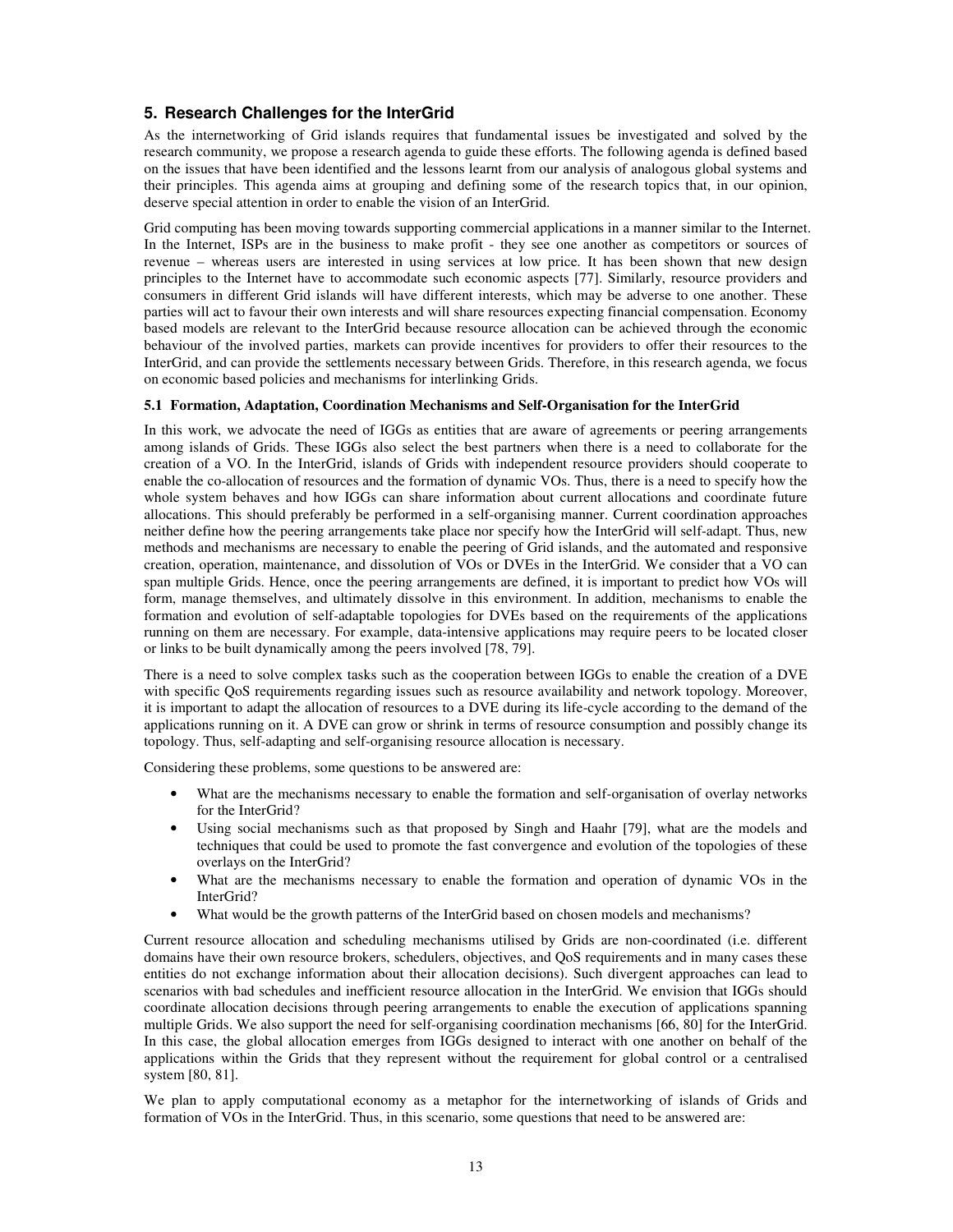- What type of market model is suitable for the InterGrid?
- What coordination mechanisms are required to allow the scalability of the InterGrid?
- What are the requirements and issues of such coordination mechanisms? Are there any protocols that can be used for exchanging information between IGGs?
- Is it possible to achieve adaptation and equilibrium through entities only engineered to achieve local self-organising behaviour?
- What are the metaphors and models that can be used for self-organisation in the InterGrid? How can they be applied in terms of design and development?

### **5.2 Peering Agreements between Grids and Related Policies**

Standard protocols ensure interoperability in the Internet and enable a host to send packets to any other host connected to the Internet. Although ISPs interconnect with one another, they place varying costs on routes and consider various criteria to carry out inter-ISP routing [32, 39, 40, 82]. The two chief objectives guiding ISPs are: the incentives and viability of peering; and the minimisation of costs by choosing one peering partner over another.

Principles similar to the policy-based routing in the Internet are applicable to Grid internetworking in activities including offloading and redirection of resource allocation requests to peering Grids. However, there are important differences. While Internet routing has to only consider data packets, peering of Grids is more complex as it involves managing resource allocation requests that could involve numerous attributes depending on the Quality of Service (QoS) expectations of the user. Therefore, the span of a DVE or a VO on a multi-Grid environment is determined by the complexity of its requests and the availability of resources that satisfy its requirements.

Resource allocation in a multi-Grid environment brings up interesting issues due to the dynamic environment and the varying demand for resources from applications within each Grid infrastructure. Efforts have been made to provide mechanisms for resource control and allocation of resources in a multi-provider site environment [72, 83], but little has been done on mechanisms and policies for inter-Grid resource allocation. In addition, mechanisms for increasing or releasing allocations are needed to adapt applications to a multi-Grid environment.

Grid infrastructures can establish contracts or Service Level Agreements (SLAs) that state the conditions under which they will peer with one another. A Grid infrastructure has its policies regarding how its resources will be allocated to the peering Grid. For example, Grid A can provide a best effort service for a peering Grid B, in which A tries its best to provide the resources required by B, when B needs to offload the demand for resources in its infrastructure. Grid A expects some financial compensation from B for the resources utilised. In another case, Grid A can have a different contract with Grid C in which A stipulates that it will provide 100 computing resources at maximum for no more than 60 hours per month. Grid A expects an equal compensation in terms of computing resources from C. Similarly to the peering of ISPs [82], these agreements and the settlements must be considered when an IGG requests additional resources from peering Grids to create or augment DVEs.

Relevant work has been carried out in understanding and defining policies for peering of ISPs [32, 38], Content Delivery Networks [48, 49] and Peer-2-Peer (P2P) networks [84]. The economics of peering are currently better understood in domains such as the Internet. In the Internet, ISPs are in the business to make profit - they see one another as competitors or sources of revenue – but they peer for economic or technical reasons [41, 77, 82, 85]. Similarly, we expect Grids to peer based on economic incentives based on mechanisms such as financial compensation or bartering of peak loads. Thus, the investigation of peering agreements, mechanisms and settlements among IGGs is required. The specification of policies, policy-based selection and allocation of resources from peering Grids, and game-theoretic treatment of peering Grids are part of this research agenda.

### **5.3 Pricing Resources in the Grid Economy**

The adoption of economic principles to Grids comes from observing the success of economic institutions in the real world as a sustainable model for regulating the allocation of resources, goods and use of services [86]. However, the adoption of such economic approaches requires the study of pricing of Grid resources and/or agreement on pricing mechanisms. Therefore, if an economic approach is used by the InterGrid, detailed studies have to be done in areas such as resource pricing, modelling consumer's utility, resource provider's marginal cost, and benefit in providing resources.

Some of the questions that need to be answered are:

- What resources should be free of charge and what resources should be priced in the Grid market?
- What are the policies that define the circumstances for sharing resources in the Grid?
- How to price the resources in the Grid?
- What kinds of issues related to the price setting for the resources arise in the Grid?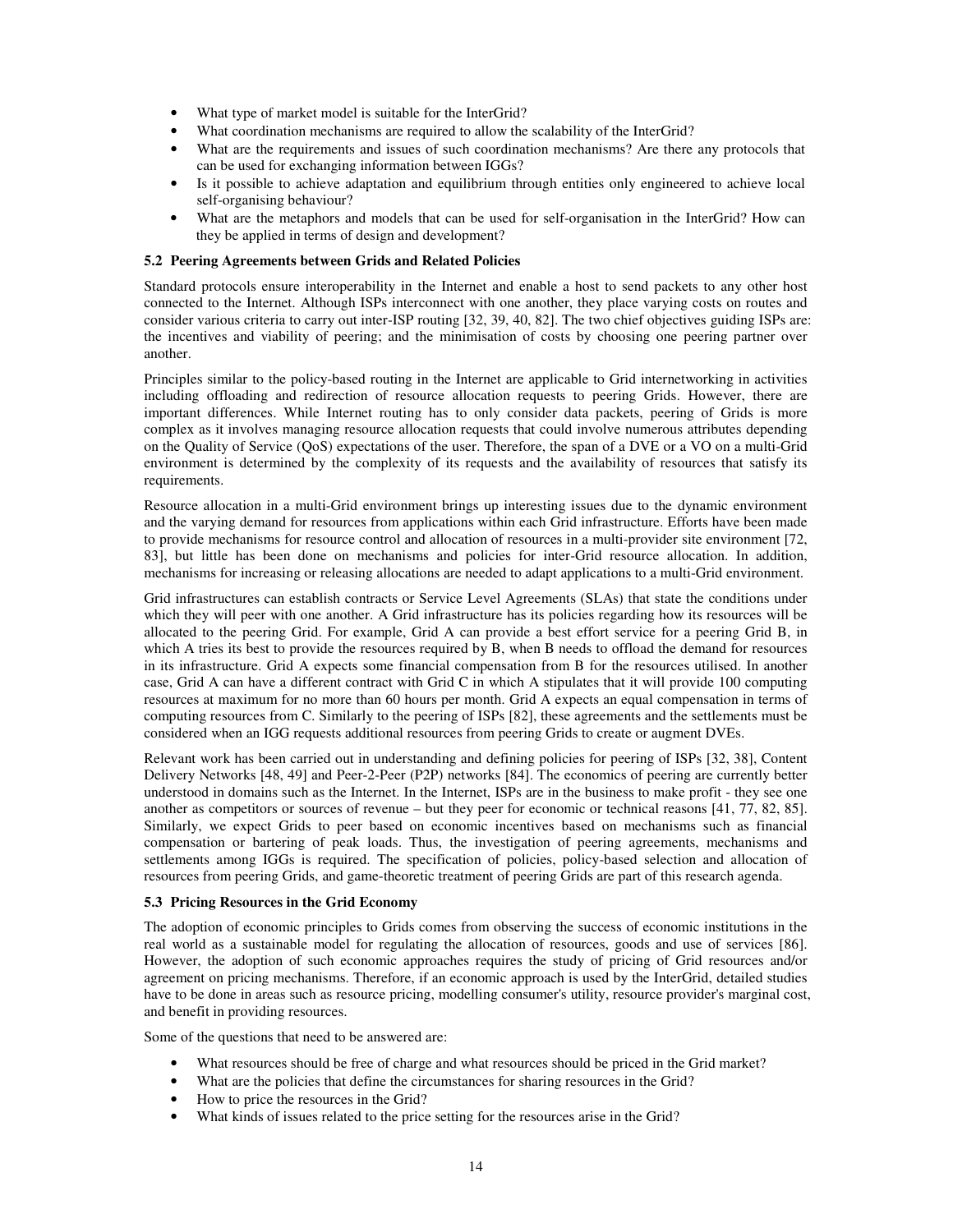- How do resource providers adjust the price of their resources in the Grid in order to achieve the price that maximises their profits in a competitive market, yet maintaining the equilibrium of supply and demand?
- How do the price setting mechanisms differ from one another when considering the local pricing, a competitive market and collaboration among Grids?
- How do different price mechanisms impact the system?
- How to model the resource price variation process to predict the future price of resources in the Grid?

Grid economy can become quite complex when the case of InterGrid is considered. Thus, the study of pricing of resources and its effect in the Grid economy may be studied according to the steps shown in Figure 6. Pricing of resources involves the following steps/issues:



**Figure 6. Pricing of resources steps/issues in the Grid.**

**1. Cost/Benefit -** First, the pricing of resources within a local Grid is studied. The challenge here is how resource providers should calculate the cost and benefit of providing the resources, in order to determine their prices in the local Grid.

**2. Competitive market:** Thus, resource providers must consider different ways of adjusting their price within a competitive market with the aim of maximising their profits. The target price in the market should be the one that is at the equilibrium of supply and demand, and maximises the overall welfare. In this regard, equilibrium theories are to be considered. Models to be developed should include resource providers of several types (e.g. providers with lower prices and better resources; lower prices and same resources; lower prices and worse resources; and vice-versa) and achieve fair allocation of resources.

**3. Collaboration with other providers** - Studies the effect of resource providers collaborating in reducing or increasing their prices, to eliminate competitors at an inter-Grid level. In this regard, mechanisms to avoid unexpected behaviour in the economy and the emergence of monopoly or oligopoly would be studied.

**4. Macro-economy:** Each Grid can have its own virtual currency; however, the real value of the currency of Grid A to Grid B is related to the willingness of Grid B in accepting Grid A's currency, and the amount of currency available. The macroeconomic aspects such as different resource prices in each Grid, exchange rate and inflation also need to be taken into account.

## **5.4 Infrastructure for Grid Economics and Estimation of Resource Requirements**

Economic approaches are useful for coping with problems like providing Grid resources to different users with diverging QoS requirements and of how to reward resource suppliers. However, it is not clear whether the Grid economy should use real or virtual currency [87]. Economic models may also require globally trusted entities for several activities such as accounting, usage quota enforcement and charging. Trust federations [88] would also be required to ensure minimum levels of trust in these entities. Trying to fill the gap of global trust, the International Trust Federation aims at promoting harmonisation and synchronisation of regional Policy Management Authorities (PMA) policies.

Although the design of economic institutions for accounting, Grid banking and charging for resource usage is needed, it may not be possible in practice since it requires interlinking of accounting systems. In addition, if each Grid adopts its own virtual currency, the detailed study of a money exchange system and its impact is important. Furthermore, electronic payment infrastructures for the InterGrid are also difficult, since countries can have different policies regarding the flow of money.

Resource exchange among VOs and Grids is also important. However, it is difficult to agree on standard units for resource usage. For example, it is difficult to evaluate how much storage is equivalent to 30 CPU hours. Moreover, means to compute settlements between Grids through aggregate measurements are needed.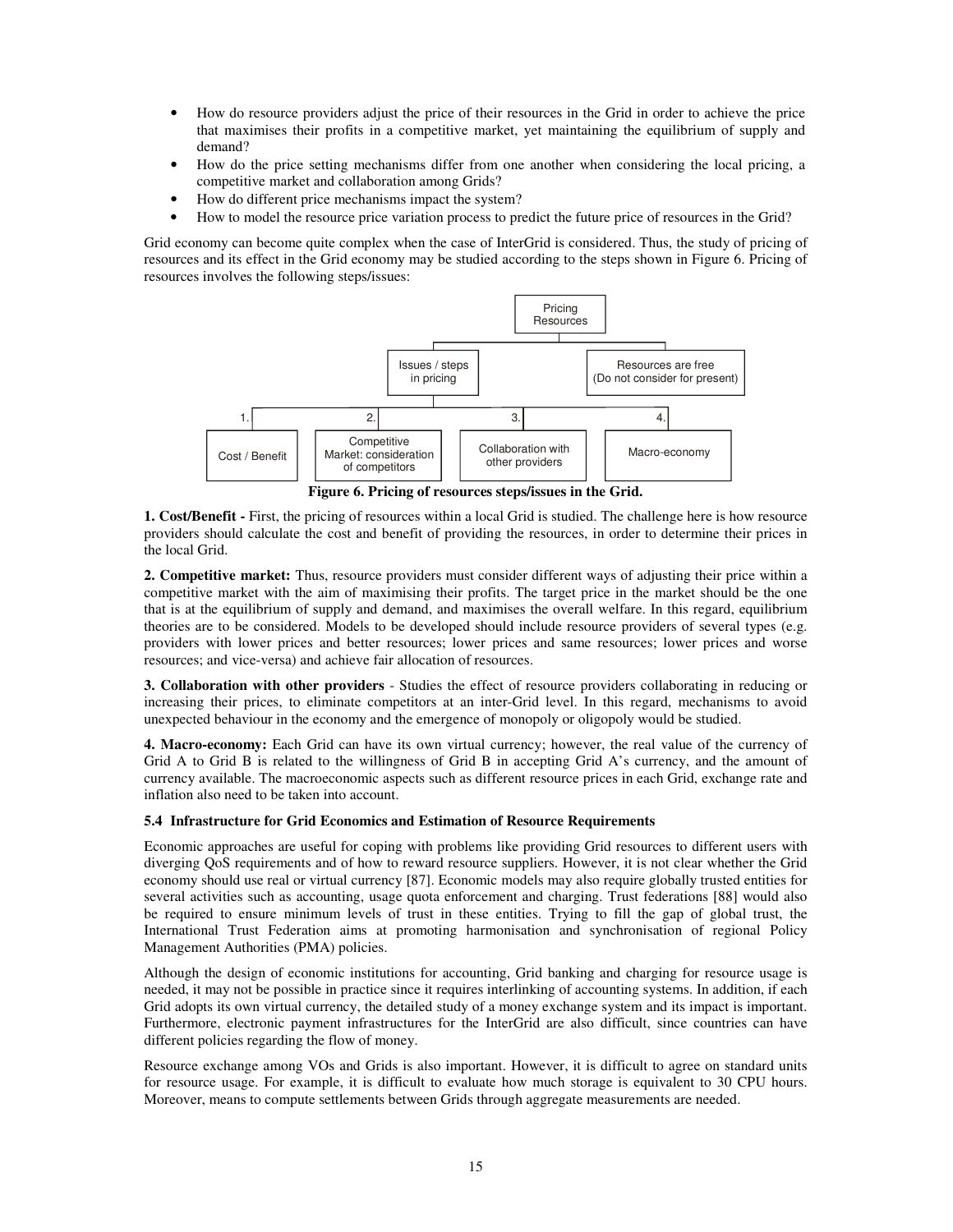Most of the current economic approaches for Grid computing assume that users know how to estimate their needs for resources, which is a fallacious assumption because users often have trouble estimating their needs [89]. Current approaches assume that the time taken for jobs to execute is known, which is generally not the case in practice. In addition, it is presumed that resource providers know how to estimate the cost for their infrastructure and that capacity planning is not an issue, which is untrue in practice [90]. Thus, these issues should be addressed correctly to effectively apply economic principles in Grids.

## **5.5 Integration of Accounting Systems**

The integration and connection of accounting systems is necessary in CDI, where multiple CDNs interconnect in order to replicate content from their clients and need means to charge one another either based on the content replicated or the user requests satisfied by each CDN. Similarly, in Grid internetworking the peering between two Grids will require the definition of settlements and in this scenario, the integration of accounting systems is necessary. Grids therefore need to agree upon the measurements for resource usage and provide interoperation of their accounting systems. A work towards this goal is the Extensible and Economics-Inspired Open Grid Computing Platform (EGG) [56]. EGG is a macroeconomics inspired open Grid platform that promotes the use of resources across Grids through exchange rates, thus allowing each Grid to have their own local currency.

## **5.6 Management and Adaptation of Applications**

The InterGrid environment requires application models that are able to adapt themselves to the dynamicity of the environment and can report the need of resources to management entities. For example, DVEs can increase or decrease their allocations based on the needs of the applications running on them. However, the flexibility of allocations is dependent on several factors such as cost, time and overhead for changing allocations and underlying peering arrangements. Also, the entire process should be transparent to the applications with little or no degradation in the QoS.

In the InterGrid, resource failures can occur for various reasons: variations in the configuration of the environment, non-availability of required virtual machines or service components, overloaded resource conditions, and faults in computational and network fabric components. In case of failures, alternative resources must be identified and the execution environment migrated. Current check-pointing mechanisms based on the job abstraction may not be enough because the migration of execution environments requires the check-pointing of service components. As the migration of VMs becomes less costly, VM technology becomes appealing to provide the means for migrating execution environments and the recovery from failures. However, these also require new advancements, both in strategies and mechanisms for handling fault tolerance in applications for the InterGrid.

## **5.7 Peering Policies for InterGrid Resource Allocation and a Way Forward**

Internetworking of Grids and their evolution to the InterGrid is full of challenges. It not only requires fundamental research in business models, methodologies and mechanisms that enable creation of system for interlinking Grids, but also an open infrastructure that supports standard protocols and interoperability between Grids. As presented in the previous section, it is important to address issues such as price setting of compute resources, inter-Grid resource allocation and internetworking of accounting systems. We have been investigating policies for internetworking Grids, particularly for inter-Grid resource allocation. We advocate that the peering arrangements and agreements between Grids resemble the manner in which ISPs peer in the Internet. These peering agreements can define, for example, (i) how slot requests are redirected from one Grid to another; (ii) how to balance slot requests preventing an individual Grid from being overloaded while spare capacity exists in peering Grids (iii) the common units for resource exchange between Grids.

In the proposed mechanism, Grids can redirect slot requests and balance the load imposed by applications between Grids in a contract network. We consider that Grids establish bilateral contracts between themselves specifying the price for common units of resource – here termed standard slots – allocated from one to another. The mechanism and policies allow the balancing and redirection of requests across Grids. The aim of the mechanism is to prevent an individual Grid from being overloaded while other Grids in the contract network have spare capacity at a price lower than that incurred by the individual Grid. This also resembles the way that power utilities exchange electricity [91], where power plants have varying costs for producing electricity. During peak load periods, the cost for a given power plant to produce electricity crosses a threshold, when it becomes more cost effective to keep the production at current levels and offload demand to a power plant with lower production cost. Power utilities utilise standard units such as megawatts per hour (MWh) for power exchange.

Moreover, we are also considering a utility-driven model, in which various DVEs can compute their utilities for increasing or decreasing their resource allocations. An IGG allocates resources to DVEs based on the DVEs' utilities, computing the utility for an individual Grid. The need to allocate resources from other Grids, provide resources to other Grids, or claim resources back, is driven by the utility of the individual Grid. Allocation of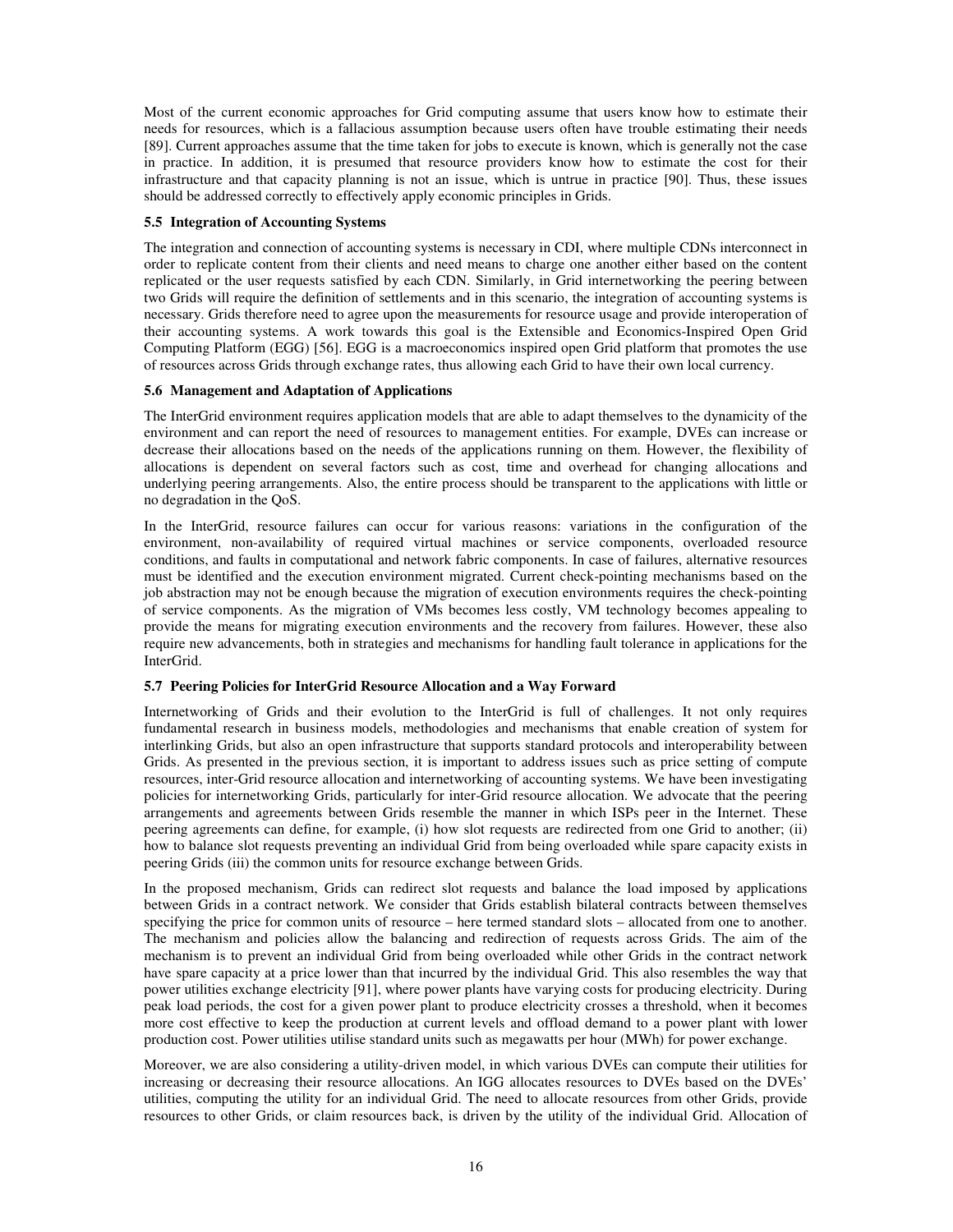resources can be constantly moved from one DVE to another in order to maximise the utility at the level of an individual Grid. Some of the challenges that need to be addressed are (i) obtaining information on resource demand and compute a single value (utility) for each DVE; (ii) aggregating DVEs' utilities to compute the utility at the level of an individual Grid.

In addition to our effort, the research community has been working to address some issues in these respects, but a massive effort is still needed to realise the internetworking of islands of Grids and develop mechanisms that allow the InterGrid to grow in a sustainable manner. Moreover, the development of applications that can harness the capabilities of such Grids is also a challenge. The design of scalable applications that can utilise the capabilities of networks of Grids is also of utmost importance and a challenging task.

# **6. Relevant Work**

A number of Grid infrastructures have been created around the globe [17-22, 25, 92]. Recently, there has been interest in promoting interoperability between Grid infrastructures and leveraging best practices in this regard; an example of such work is the effort at the Open Grid Forum, termed "Grid Interoperability Now" (GIN). These works focus on various aspects of interoperability, mainly at the middleware level, such as common formats for expressing resources and user groups in Grid Information Systems (GISs), common interfaces for data access, XML-based languages for description of application jobs, common Web Services based interfaces for job submission and monitoring, among others. While standards and the addressing of above issues are extremely important to guarantee a reasonable level of interoperability between Grids, most of these works do not focus on interlinking of Grids, which involves the peering policies among Grids. Currently, the provisioning, brokering, and scheduling policies are left aside and are not considered in a multi-Grid scenario.

Several architectures for resource management based on leasing of resources have been proposed. Shirako [72], for example, offers an architecture for resource management based on the abstraction of resource leasing. Sites delegate limited power to allocate their resources by registering their resource offerings with brokers. Guest applications can acquire resources from brokers by leasing them for a specified time. In addition, the creation of execution environments has been considered. There are initiatives aiming at the creation and management of execution environments [73]. Although such technology can be leveraged, we need to consider the creation of DVEs spanning multiple Grids and the peering arrangements between Grids. The need for control planes that allow the creation of smaller and autonomous Grids or utility computing infrastructures and the further interlinking of these infrastructures have also been identified [72]. For example, the PlanetLab architecture [68] has been evolving to allow the federation of autonomous PlanetLabs controlled by different organisations [69]. PlanetLab currently provides a global infrastructure and mechanisms that allow the creation of slices; on top of these slices, varying distributed applications can run. The interest in federation, however, will eventually lead to the creation of smaller autonomous PlanetLabs. The use of virtualisation technology and federation of autonomous utility infrastructures is also a scenario considered by the Global Environment for Network Innovations (GENI) [69]. These technologies certainly provide the basis upon which the InterGrid can be built. However, there are many challenges regarding the mechanisms, policies and application models for the InterGrid.

## **7. Conclusions**

In this work, we present a case and model for the InterGrid as an evolvable and sustainable system. We start with the analysis of analogous global systems, how they have evolved and what principles can be applied to Grid computing in order to enable the InterGrid vision. We then present an architecture for the InterGrid with the aim of realising it. A discussion on current issues that arise when linking islands of Grids as well as a gap analysis of current Grid technologies was provided to motivate the need for new technologies to enable the InterGrid.

The work contains a discussion on existing projects aiming at creating national and continental Grids. However, many applications currently require amounts of resources that are only achievable by creating Grids of Grids. Existing projects have tried to federate Grids and have provided means to enable VOs to solve several problems. However, the Cyberinfrastructure to cope with these and next generation challenges will not be realised given that today's Grids follow organisational models and mechanisms that prevent them from internetworking.

Current technologies do not allow the InterGrid vision due to conceptual and technological drawbacks such as the lack of coordination mechanisms. As argued in this work, there is a need for an architecture that allows Grids' structures to evolve from the local to the InterGrid level and enables the easy development of Grid applications for e-Science and e-Business. In addition, many issues related to cultural, social, and political divergences have to be considered or even solved. Like the Internet, the InterGrid will comprise of numerous self-interested stakeholders and the design of its architecture has to consider these aspects [77]. Our contribution in this work is of identifying key problems in realising a true InterGrid and delineating a research agenda on the topic. As the research agenda is a massive endeavour, we invite the global research community to address some of the issues and work collaboratively in realising the proposed InterGrid vision.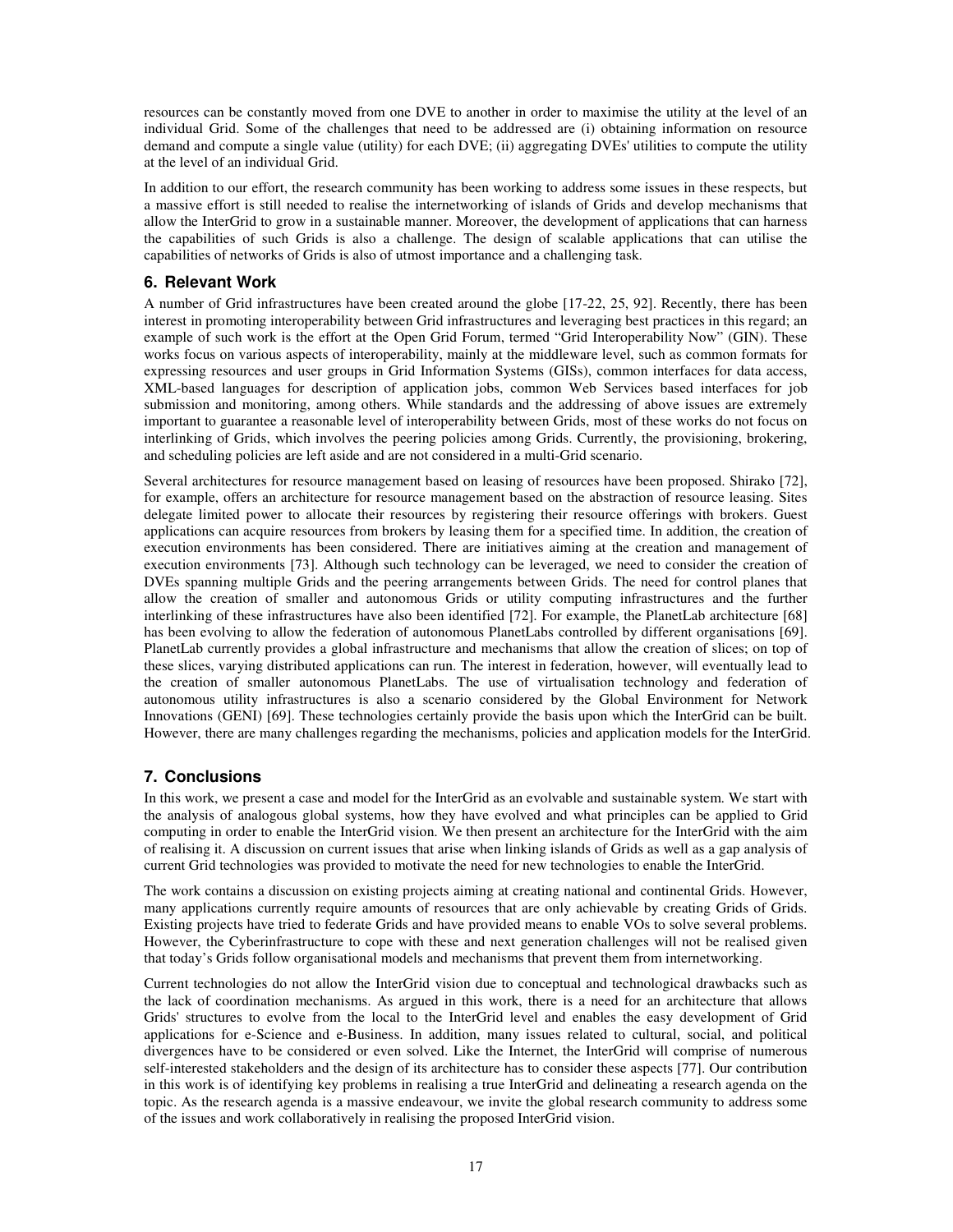## **Acknowledgements**

The authors are thankful to Krishna Nadiminti, Chee Shin Yeo and Hussein Gibbins from the University of Melbourne for helping to improve the language and expression in this paper. We also thank Geoffrey Fox (Indiana University), Omer F. Rana (Cardiff University), Jianhong Xia (RMIT University), Fernando Koch (Utretch University), Sushil K. Prasad (Georgia State University), Vanessa Teague (University of Melbourne), Kyong Hoon Kim (University of Melbourne) and Torsten Eymann (Universität Bayreuth) for sharing their thoughts on the topic. We also thank the anonymous reviewers for their comments and recommendations, which have been crucial to improve the quality of this work.

## **References**

- [1] M. Baker, R. Buyya, and D. Laforenza, "Grids and Grid Technologies for Wide-Area Distributed Computing," *Software: Practice and Experience,* vol. 32, pp. 1437-1466, December 2002.
- [2] L. D. Paulson, "News Briefs: Putting a Business Suit on Grid Computing," *IEEE Computer,* vol. 38, p. 24, July 2005.
- [3] A. Abbas, *Grid Computing: A Practical Guide to Technology and Applications*. Hingham, Massachusetts: Charles River Media, 2004.
- [4] I. Foster and C. Kesselman, "Globus: A Metacomputing Infrastructure Toolkit," *International Journal of Supercomputer Applications,* vol. 11, pp. 115-128, Summer 1997.
- [5] S. J. Chapin, D. Katramatos, J. F. Karpovich, and A. S. Grimshaw, "The Legion Resource Management System," in *Job Scheduling Strategies for Parallel Processing (IPPS/SPDP '99/JSSPP '99)*, London, UK, 1999, pp. 162-178.
- [6] J. Almond and D. Snelling, "UNICORE: uniform access to supercomputing as an element of electronic commerce," *Future Generation Computer Systems,* vol. 15, pp. 539-548, October 1999.
- [7] "gLite Lightweight Middleware for Grid Computing," http://glite.web.cern.ch/glite, 2005.
- [8] F. Berman and R. Wolski, "The AppLeS Project: A Status Report," in *8th NEC Research Symposium*, Berlin, Germany, 1997.
- [9] S. Venugopal, R. Buyya, and L. Winton, "A Grid Service Broker for Scheduling e-Science Applications on Global Data Grids," *Concurrency and Computation: Practice and Experience,* vol. 18, pp. 685-699, May 2006.
- [10] R. Buyya, D. Abramson, and J. Giddy, "Nimrod/G: An Architecture for a Resource Management and Scheduling System in a Global Computational Grid," in *4th International Conference on High Performance Computing in Asia-Pacific Region (HPC Asia 2000)*, Beijing, China, 2000, pp. 283-289.
- [11] J. Frey, T. Tannenbaum, M. Livny, I. Foster, and S. Tuecke, "Condor-G: A Computation Management Agent for Multi-Institutional Grids," *Cluster Computing,* vol. 5, pp. 237–246, 2002.
- [12] E. Huedo, R. S. Montero, and I. M. Llorente, "A Framework for Adaptive Execution in Grids," *Software Practice and Experience,* vol. 34, pp. 631-651, 2004.
- [13] I. Foster, C. Kesselman, J. M. Nick, and S. Tuecke, "The Physiology of the Grid: An Open Grid Services Architecture for Distributed Systems Integration," Open Grid Service Infrastructure WG, Global Grid Forum, 2002.
- [14] P. A. Freeman, D. L. Crawford, S. Kim, and J. L. Muñoz, "Cyberinfrastructure for science and engineering: promises and challenges," *Proceedings of the IEEE,* vol. 93, pp. 682-691, March 2005.
- [15] R. Nandkumar, "International cyberinfrastructure: activities around the globe," *Cyberinfrastructure Technology Watch Quarterly,* vol. 2, February 2006.
- [16] S. Emmott and S. Rison, "Towards 2020 Science Report," Microsoft Research, Cambridge March 2006.
- [17] "Enabling Grids for E-sciencE (EGEE) project," http://public.eu-egee.org, 2005.
- [18] "Open Science Grid," http://www.opensciencegrid.org, 2005.
- [19] "Teragrid," http://www.teragrid.org/, 2006.
- [20] C. Catlett, P. Beckman, D. Skow, and I. Foster, "Creating and Operating National-Scale Cyberinfrastructure Services," *CTWatch Quarterly,* vol. 2, pp. 2-10, May 2006.
- [21] "K\*Grid," http://www.gridcenter.or.kr/, 2005.
- [22] K. Miura, "Overview of Japanese science Grid project NAREGI," *Progress in Informatics,* vol. 3, pp. 67- 75, 2006.
- [23] N. M. Ram and S. Ramakrishnan, "GARUDA: India's National Grid Computing Initiative," *Cyberinfrastructure Technology Watch Quarterly,* vol. 2, February 2006.
- [24] T. Hey and A. E. Trefethen, "The UK e-Science Core Programme and the Grid," *Future Generation Computer Systems,* vol. 18, pp. 1017-1031, 2002.
- [25] N. Andrade, L. Costa, G. Germoglio, and W. Cirne, "Peer-to-peer grid computing with the OurGrid Community," in *23rd Brazilian Symposium on Computer Networks (SBRC 2005) - 4th Special Tools Session*, 2005.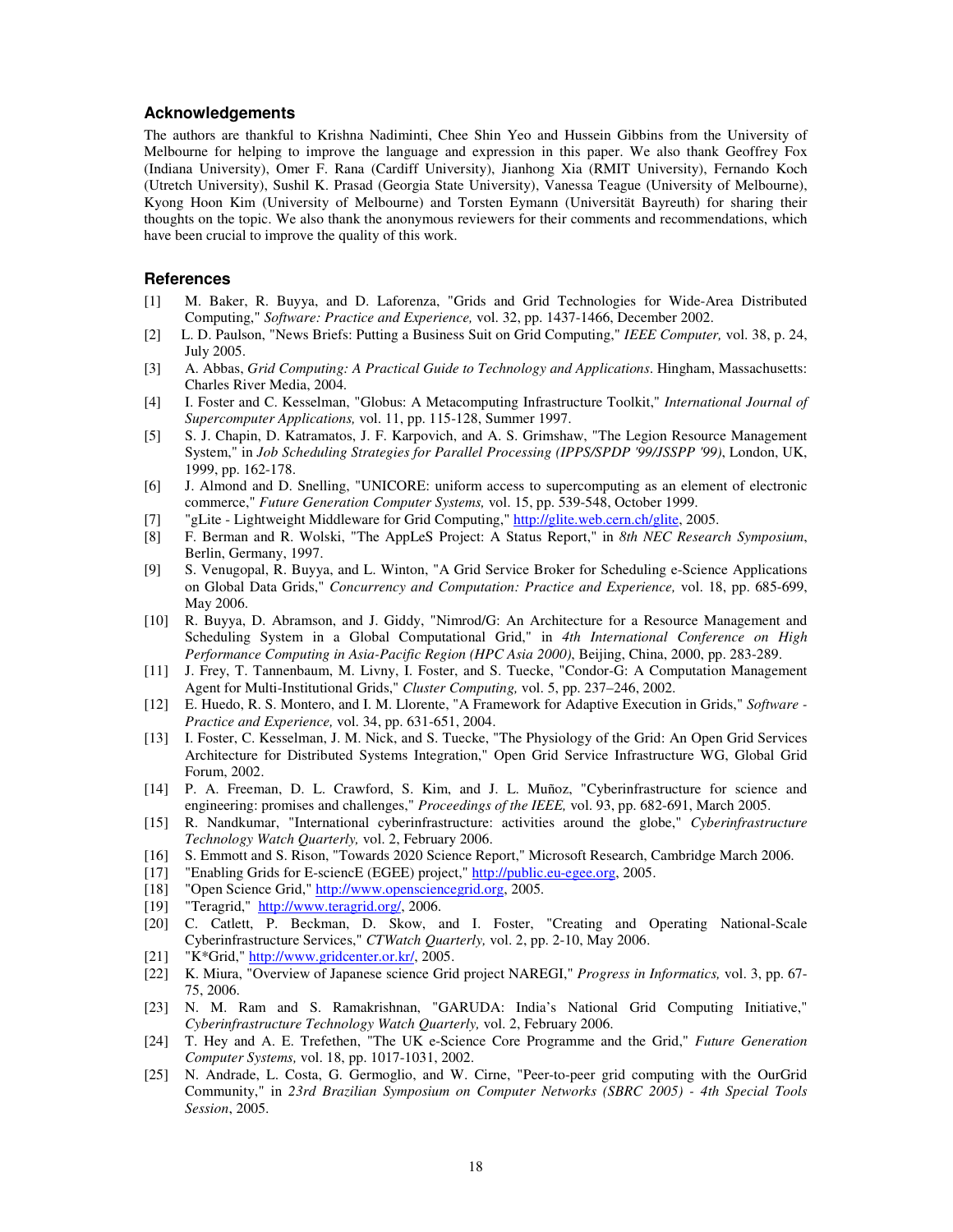- [26] "Asia Pacific Grid," http://www.apgrid.org/, 2005.
- [27] "INWA Project Australia, China, United Kingdom Come Together via Grid," *Grid Today Daily News and Information for the Global Grid Community,* vol. 4, August 2005.
- [28] I. Foster, C. Kesselman, and S. Tuecke, "The Anatomy of the Grid: Enabling Scalable Virtual Organizations," *International Journal of Supercomputer Applications,* vol. 15, 2001.
- [29] B. Boghosian, P. Coveney, S. Dong, L. Finn, S. Jha, G. E. Karniadakis, and N. T. Karonis, "Nektar, SPICE and Vortonics: Using Federated Grids for Large Scale Scientific Applications," in *Workshop on Challenges of Large Applications in Distributed Environments (CLADE) - in conjunction with the 15th International Symposium on High Performance Distributed Computing (HPDC-15)*, Paris, France, 2006.
- [30] X. Chu, A. Lonie, P. Harris, S. R. Thomas, and R. Buyya, "KidneyGrid: A Grid Platform for Integration of Distributed Kidney Models and Resources," in *4th International Workshop on Middleware for Grid Computing (MGC 2006)*, Melbourne, Australia, 2006, p. 5.
- [31] P. Hunter, N. Smith, J. Fernandez, and M. Tawhai, "Integration from Proteins to Organs: the IUPS Physiome Project," *Mech. Ageing Dev,* vol. 126, pp. 187-192, 2005.
- [32] C. Metz, "Interconnecting ISP networks," *IEEE Internet Computing,* vol. 5, pp. 74-80, 2001.
- [33] S. A. Kauffman, *At home in the universe: the search for laws of self-organization and complexity*. New York: Oxford University Press, 1996.
- [34] M. Girvan and M. E. J. Newman, "Community structure in social and biological networks," *Proceedings of the National Academy of Sciences of the United States of America (PNAS),* vol. 99, pp. 7821-7826, June 2002.
- [35] R. Kumar, P. Raghavan, S. Rajagopalan, and D. Sivakumar, "The Web as a graph," in *19th ACM SIGMOD-SIGACT-SIGART Symposium on Principles of Database Systems (PODS '00)*, Dallas, Texas, United States, 2000, pp. 1-10.
- [36] L. Smarr, "The Grid 2: Blueprint for a New Computing Infrastructure," I. Foster and C. Kesselman, Eds. San Francisco, CA, USA: Morgan Kaufmann Publishers Inc., 2003, pp. 3-12.
- [37] J. F. Kurose and K. W. Ross, *Computer Networking: A Top-Down Approach Featuring the Internet*, 2nd ed. Boston: Addison Wesley Professional, 2002.
- [38] W. B. Norton, "Internet service providers and peering," in *19th North American Network Operators Group Meeting (NANOG 19)* Albuquerque, New Mexico, 2000.
- [39] J. Feigenbaum, D. R. Karger, V. S. Mirrokni, and R. Sami, "Subjective-cost policy routing," in *1st International Workshop on Internet and Network Economics (WINE 2005)*, Hong Kong, 2005, pp. 174- 183.
- [40] J. Feigenbaum, R. Sami, and S. Shenker, "Mechanism design for policy routing," in *23rd Annual ACM Symposium on Principles of Distributed Computing (PODC '04)*, New York, NY, USA, 2004, pp. 11-20.
- [41] P. Baake and T. Wichmann, "On the Economics of Internet Peering," *NETNOMICS,* vol. 1, pp. 89-105, October 1999.
- [42] G. Huston, "Interconnection, Peering and Settlements-Part I," *The Internet Protocol Journal,* vol. 2, pp. 2- 16, March 1999.
- [43] T. Berners-Lee and M. Fischetti, *Weaving the Web: the past, present and future of the World Wide Web by its inventor*. London: Orion Business, 1999.
- [44] P. Timmers, "Business Models for Electronic Markets," *Journal on Electronic Markets,* vol. 8, pp. 3-8, April 1998.
- [45] J. Dilley, B. Maggs, J. Parikh, H. Prokop, R. Sitaraman, and B. Weihl, "Globally Distributed Content Delivery," *IEEE Internet Computing,* vol. 6, pp. 50-58, September-October 2002.
- [46] "Mirror Image Internet. About the Company," http://www.mirror-image.com/company, 2006.
- [47] L. Amini, A. Shaikh, and H. Schulzrinne, "Effective peering for multi-provider content delivery services," in *23rd Annual Joint Conference of the IEEE Computer and Communications Societies*, 2004, pp. 850- 861.
- [48] P. Rzewski, M. S. Day, and D. Gilletti, "Content Internetworking (CDI) Scenarios," IETF, RFC 3570, 2003.
- [49] M. S. Day, B. Cain, G. Tomlinson, and P. Rzewski, "A Model for Content Internetworking (CDI)," IETF, RFC 3466, 2003.
- [50] N. Economides, "The Economics of Networks," *International Journal of Industrial Organization,* vol. 16, pp. 673-699, October 1996.
- [51] S. Blake, D. L. Black, M. A. Carlson, E. Davies, Z. Wang, and W. Weiss, "An Architecture for Differentiated Services," IETF, RFC 2475, 1998.
- [52] K. Nichols and B. Carpenter, "Definition of Differentiated Services Per Domain Behaviors and Rules for their Specification," IETF, RFC 3086, 2001.
- [53] D. L. Black, S. W. Brim, B. E. Carpenter, and F. L. Faucheur, "Per Hop Behavior Identification Codes," IETF, RFC 3140, 2001.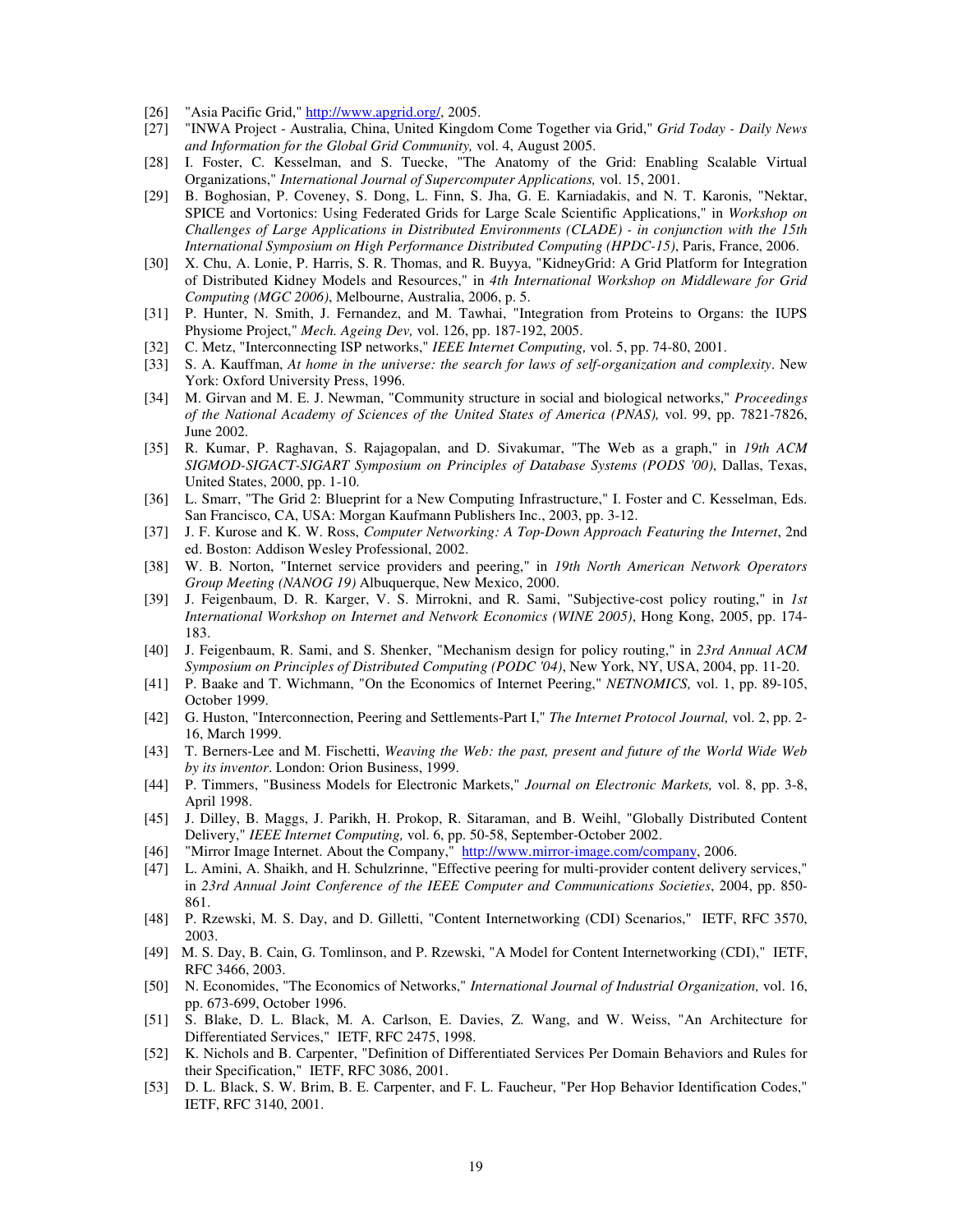- [54] R. Buyya, "Economic-based Distributed Resource Management and Scheduling for Grid Computing," Melbourne, Australia: Monash University, 2002.
- [55] K. Lai, L. Rasmusson, E. Adar, S. Sorkin, L. Zhang, and B. A. Huberman, "Tycoon: an Implemention of a Distributed Market-Based Resource Allocation System," HP Labs, Palo Alto, CA, USA, Technical Report Dec 2004.
- [56] J. Brunelle, P. Hurst, J. Huth, L. Kang, C. Ng, D. Parkes, M. Seltzer, J. Shank, and S. Youssef, "EGG: an extensible and economics-inspired open grid computing platform," in *3rd International Workshop on Grid Economics and Business Models (GECON 2006)*, Singapore, 2006, pp. 140-150.
- [57] P. Grace, G. Coulson, G. Blair, L. Mathy, W. K. Yeung, W. Cai, D. Duce, and C. Cooper, "GRIDKIT: Pluggable Overlay Networks for Grid Computing," in *Distributed Objects and Applications (DOA'04)*, Cyprus, 2004.
- [58] R. Ranjan, R. Buyya, and A. Harwood, "A Case for Cooperative and Incentive-Based Coupling of Distributed Clusters," in *7th IEEE International Conference on Cluster Computing*, Boston, Massachusetts, USA, 2005.
- [59] M. Anastasiou, A. Bifulco, P. Findeisen, M. Hannus, I. Karvonen, H. Löh, A. Plüss, M. Ollus, and M. Weidemann, "VO Guidelines Draft v.19," Virtual Organisations Cluster, Deliverable D54.1, May 2004.
- [60] Y.-K. Kwok, S. Song, and K. Hwang, "Selfish Grid Computing: Game-Theoretic Modeling and NAS Performance Results," in *International Symposium on Cluster Computing and the Grid (CCGrid'05)*, Cardiff, UK, 2005.
- [61] C. Dumitrescu, M. Wilde, and I. Foster, "A Model for Usage Policy-Based Resource Allocation in Grids," in *Sixth IEEE International Workshop on Policies for Distributed Systems and Networks*, 2005, pp. 191- 200.
- [62] R. Alfieri, R. Cecchini, V. Ciaschini, L. dell'Agnello, Á. Frohner, K. Lörentey, and F. Spataro, "From gridmap-file to VOMS: managing authorization in a Grid environment," *Future Generation Computer Systems,* vol. 21, pp. 549-558, April 2005.
- [63] B. Nasser, A. Benzekri, R. Laborde, F. Grasset, and F. Barrère, "Access Control Model for Grid Virtual Organizations," in *7th International Conference on Enterprise Information Systems (ICEIS 2005)*, Miami, USA, 2005, pp. 152-158.
- [64] B. E. Carpenter and P. A. Janson, "Abstract Interdomain Security Assertions: A Basis for Extra-Grid Virtual Organizations," *IBM Systems Journal,* vol. 43, pp. 689-701, 2004.
- [65] F. A. v. Hayek, *The Fatal Conceit: The Errors of Socialism* vol. 1. London: Routledge, 1988.
- [66] D. De Roure, "On self-organization and the semantic grid," *IEEE Intelligent Systems,* vol. 18, pp. 77-79, July-August 2003.
- [67] L. Ramakrishnan, L. Grit, A. Iamnitchi, D. Irwin, A. Yumerefendi, and J. Chase, "Toward a Doctrine of Containment: Grid Hosting with Adaptive Resource Control," in *ACM/IEEE Supercomputing 2006 Conference (SC '06)*, Tampa, USA, 2006, pp. 20-20.
- [68] L. Peterson, S. Muir, T. Roscoe, and A. Klingaman, "PlanetLab Architecture: An Overview," PlanetLab Consortium May 2006.
- [69] L. Peterson and J. Wroclawski, "Overview of the GENI Architecture," GENI: Global Environment for Network Innovations, GENI Design Document GDD-06-11, January 2007.
- [70] P. Barham, B. Dragovic, K. Fraser, S. Hand, T. Harris, A. Ho, R. Neugebauer, I. Pratt, and A. Warfield, "Xen and the art of virtualization," in *19th ACM Symposium on Operating Systems Principles*, Bolton Landing, NY, USA, 2003, pp. 164-177.
- [71] K. Keahey, I. Foster, T. Freeman, and X. Zhang, "Virtual Workspaces: Achieving Quality of Service and Quality of Life in the Grid," *Scientific Programming Journal,* To Appear 2006.
- [72] D. Irwin, J. Chase, L. Grit, A. Yumerefendi, D. Becker, and K. G. Yocum, "Sharing Networked Resources with Brokered Leases," in *USENIX Technical Conference*, Boston, Massachusetts, 2006.
- [73] P. Ruth, X. Jiang, D. Xu, and S. Goasguen, "Virtual Distributed Environments in a Shared Infrastructure," *IEEE Computer,* vol. 38, pp. 63-69, May 2005.
- [74] S. Adabala, V. Chadha, P. Chawla, R. Figueiredo, J. Fortes, I. Krsul, A. Matsunaga, M. Tsugawa, J. Zhang, M. Zhao, L. Zhu, and X. Zhu, "From Virtualized Resources to Virtual Computing Grids: The In-VIGO System," *Future Generation Computer Systems,* vol. 21, pp. 896-909, June 2005.
- [75] A. Shoykhet, J. Lange, and P. Dinda, "Virtuoso: A System For Virtual Machine Marketplaces," Electrical Engineering and Computer Science Department, Northwestern University, Evanston/Chicago, IL, Technical Report July 2004.
- [76] A. I. Sundararaj, A. Gupta, and P. A. Dinda, "Increasing Application Performance In Virtual Environments Through Run-time Inference and Adaptation," in *14th IEEE International Symposium on High Performance Distributed Computing (HPDC 2005)*, Research Triangle Park, NC, 2005, pp. 47-58.
- [77] D. D. Clark, J. Wroclawski, K. R. Sollins, and R. Braden, "Tussle in Cyberspace: Defining Tomorrow's Internet," *IEEE/ACM Transactions on Networking,* vol. 13, pp. 462-475, June 2005.